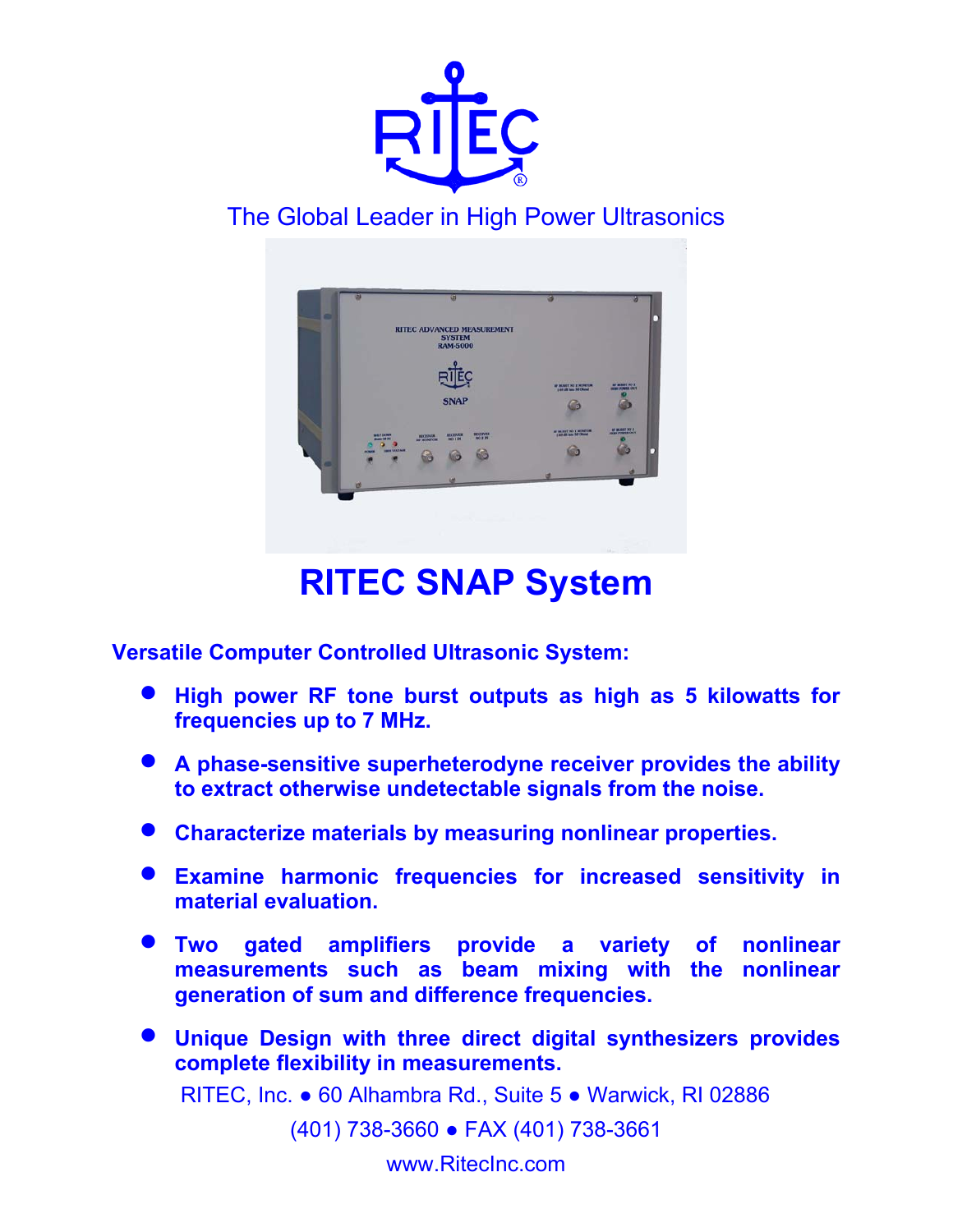#### **Powerful Ultrasonic Research Tool**

Recently, considerable attention has been focused on the application of nonlinear acoustic properties for the non-destructive evaluation of materials. Some nonlinear effects for a large amplitude wave propagating in a material are the generation of second (and higher) harmonics of the fundamental frequency of the wave, and the nonlinear dependence of the amplitude of a received signal on the driving amplitude. Effects that occur when two large amplitude waves, at frequencies  $f_1$  and  $f_2$ , propagate in the sample include the generation of waves at the sum frequency,  $f_1+f_2$ , and at the difference frequency,  $f_1 - f_2$ .

Measurements of these effects can characterize a variety of practical material properties such as fatigue, micro cracking, the bonding strength of adhesives, properties of thin film coatings, and other material properties with a greatly increased sensitivity over conventional linear measurements of ultrasonic attenuation and velocity. In fact, much information can be obtained only by measurements of nonlinear effects. However, these measurements have been extremely difficult to perform in the past because of the specialized nature of both the techniques and the required instrumentation. Signals from these nonlinear effects are often several orders of magnitude smaller than the linear signals and can be lost in the noise. They also depend on the generation of very large amplitude acoustic signals inside the sample.

The RITEC SNAP System is the first commercially available state-of-the-art ultrasonic instrument designed specifically to make possible the study of nonlinear properties for the nondestructive evaluation of materials. The instrument embodies all of the features of the RITEC RAM-5000, which also makes it an outstanding tool for conventional measurements of attenuation and ultrasonic velocity, especially where electromagnetic acoustic transducers (EMATS) and air-coupled transducers are used.

The RITEC SNAP is a complete ultrasonic measurement system designed for ultrasonic research and applications of the nondestructive evaluation of materials properties. Some special capabilities not available in other commercial instruments include:

- The ability to make reproducible measurements using short (down to single cycle) RF burst excitations in composites and other difficult materials,
- High power RF tone burst excitations up to 5 kilowatts, providing ability to drive inefficient transducers,
- A modular approach, (This permits a system to be customized by the user for specific experimental requirements. Standard configurations include a high power tone burst pulser, a broadband pulser/receiver and the complete superheterodyne measurement system.) The power frame was designed to accept up to five gated amplifier modules; this allows a wider frequency range using two or more gated amplifiers.
- Superior signal processing for amplitude and phase measurements of pulsed RF signals. Measurements of the phase angle are reproducible to within 0.3 degrees and amplitudes are reproducible to within 0.01 dB. For example, in a test sample with a transit time of 5 microseconds with 10 MHz transducers, a resolution of 4 picoseconds is possible.

This ability to measure signals automatically and accurately coupled with software to process these readings into acoustic time of flight and attenuation information combine to make the SNAP System a very powerful ultrasonic research tool.

In our most popular systems, three high quality, synthesized frequency sources are used to produce the two transmitting signals and to process the received signal. This approach enables simultaneous measurements of the

RITEC, Inc. ● 60 Alhambra Rd., Suite 5 ● Warwick, RI 02886

(401) 738-3660 ● FAX (401) 738-3661

www.RitecInc.com

Page 2 of 20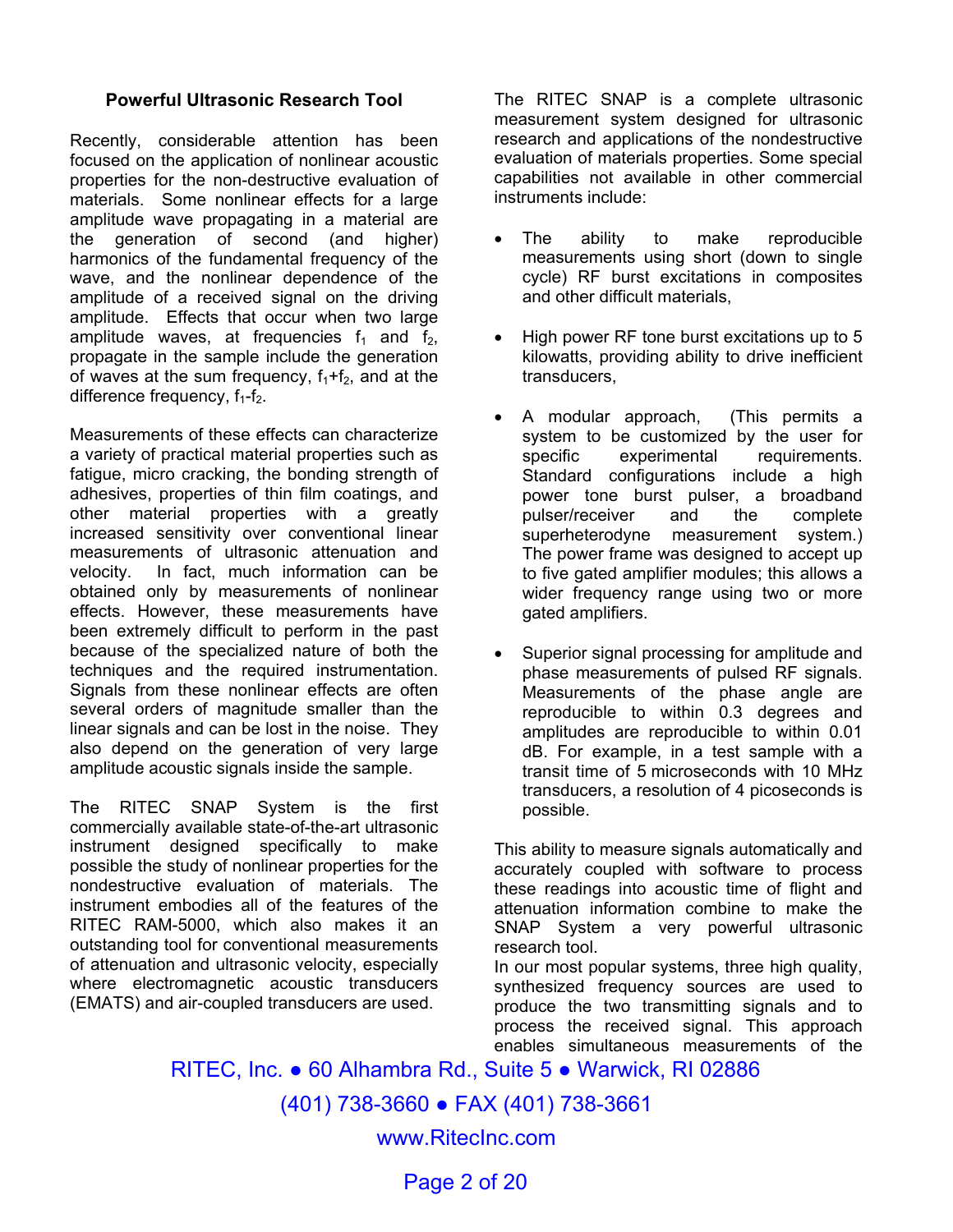phase and the amplitude as well as making the linearity of the system essentially independent of the signal level.

#### **A Modular Approach**

The instrumentation for this sophisticated, complete ultrasonic system has been divided into functional modules. Each module performs a specific task and can be understood, tested, and modified individually. This approach offers a number of advantages.

1. Each module can be developed individually and modified for special requirements.

2. Not all applications require the same functional arrangement. For example, while the full harmonic measurement application requires the complete SNAP system, some conventional applications require only the broadband receiver, and a broadband pulser/receiver system can be purchased without the additional modules for the superheterodyne phase sensitive receiver.

3. New modules may be added to meet the needs of a particular custom application at a fraction of the development cost of a complete system.

4. Modules may be replaced as needed to keep the system current with new developments in measurement technology. This modular approach maximizes RITEC's ability to make state-of-the-art instrumentation available and gives the user the best possibility of keeping his system current.

These advantages result in greatly increased capability, more flexibility, and a lower price as compared with non-modularized stand-alone systems or those created from components purchased from several manufacturers.

The SNAP system consists of the following elements in conjunction with the power frame:

- I. A broadband, high power gated amplifier for producing RF bursts, derived from a direct digital RF source, to drive various types of transducers, including piezoelectric, air-coupled and, electromagnetic acoustic transducers (EMATs).
- II. Three accurate direct digital synthesizers (DDS) for high-resolution frequency control and the ability for rapid frequency sweeps. The module also includes the timing to produce the gates required to turn the synthesizers on and off coherently and to produce the gates required to turn the amplifier on and off coherently with the synthesizer outputs.
- III. A broadband receiver stage to amplify ultrasonic signals either from the transmitting transducer, using a diplexer, or from a separate receiving transducer.
- IV. The broadband receiver is typically followed by superheterodyne phasesensitive receiver stages to improve the detection of received signals in noisy environments.
- V. A pair of integrators that are gated on and off to process the information from the phase sensitive receiver outputs for precise measurements of the phase and amplitude.
- VI. A RF modulator module to allow the output from two of the synthesizers to be combined and sent to the first gated amplifier. The two synthesizers may be added for a linear combination or multiplied (with an appropriate offset) to produce a Hanning modulated burst.

All control and measurement functions are under computer control and software is provided for many of the more standard measurement techniques used in ultrasonics.

The most common SNAP system configurations are listed below.

RITEC, Inc. ● 60 Alhambra Rd., Suite 5 ● Warwick, RI 02886 (401) 738-3660 ● FAX (401) 738-3661 www.RitecInc.com

Page 3 of 20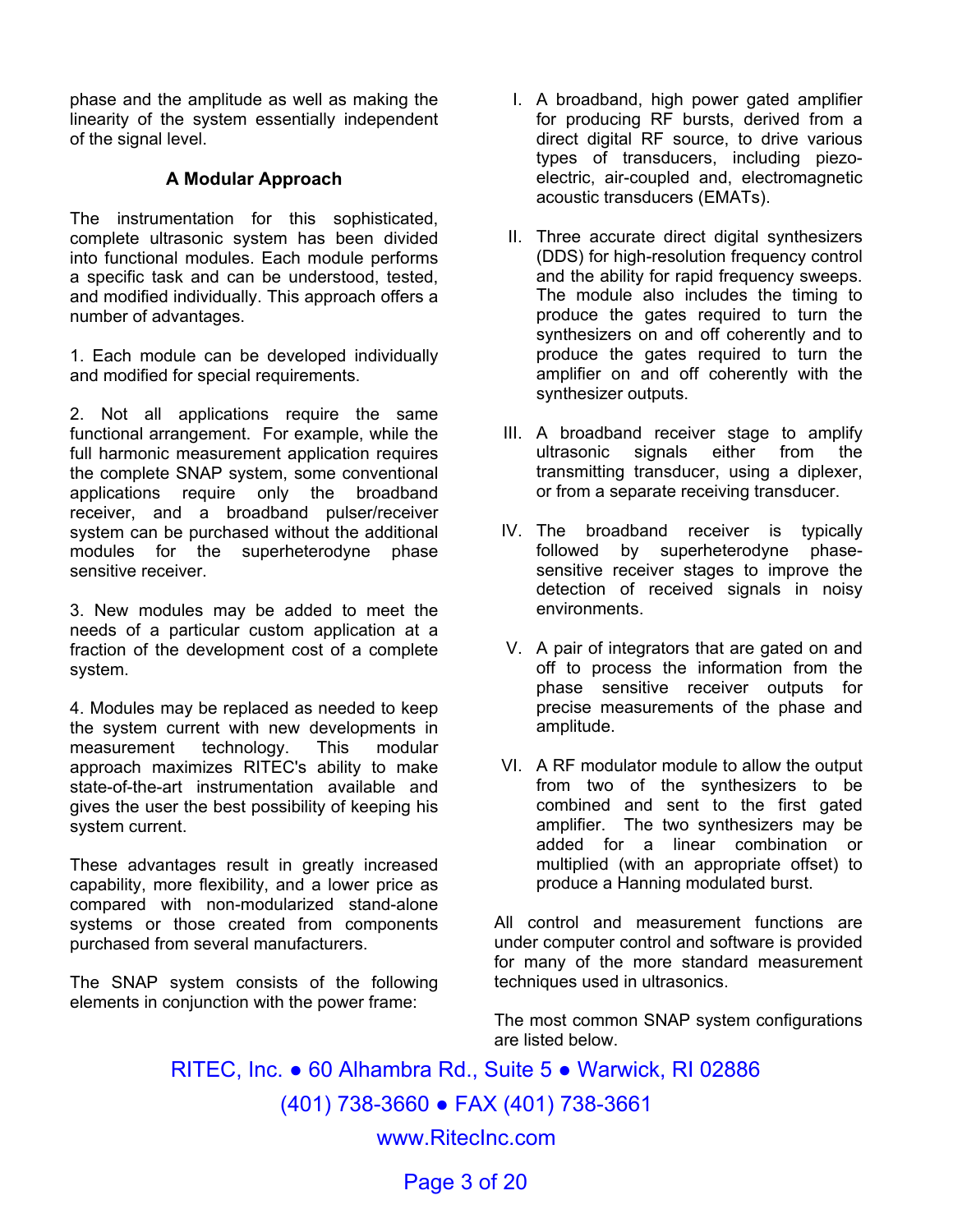- **SNAP-IV-G1** The single channel broadband SNAP Mark IV configuration, consists of a single gated amplifier, the power frame, the triple synthesizer/ timing module and the broadband receiver module. While this system does not offer the same measurement flexibility as the full SNAP system, it can be easily upgraded with the addition of a second gated amplifier and then with the addition of the superheterodyne modules to a complete SNAP system.
- **SNAP-G1** The single channel SNAP with the full super-heterodyne phase sensitive measurement system utilizes the elements listed above, but with only one gated amplifier. It does contain the RF modulator to combine two frequencies into one high power RF output from the gated amplifier.
- **SNAP-G2** The dual channel SNAP superheterodyne phase sensitive measurement system utilizes the elements listed above, including a second gated amplifier to allow for beam mixing applications.

The complete SNAP System, which is shown in a block diagram in Figure 1, is ideal for the nonlinear measurements listed above because the gated amplifiers can provide up to 5 KW RMS pulse power. Because the generation of the sum and difference frequencies in a sample typically requires waves of different frequencies, two direct digital synthesizers have been provided in the SNAP system for precise control of both frequency and phase. The outputs from these synthesizers can be combined to drive one transducer through one gated amplifier or each can be fed to a separate gated amplifier to drive two independent transmitting transducers in experimental situations where a third transducer is used as a receiver. Where only one driving transducer is used, all of the sample material in the acoustic beam will contribute to the generation of the sum or difference

frequency signals. Where two transducers are used to produce two acoustic beams, only the sample material located within the intersection of these beams will contribute to the generation of nonlinear signals. By adjusting the timing of the two gated amplifiers, the intersection of the two beams can be positioned along the length of the sample.

Because the signals of interest, which are produced by the nonlinearity of the sample, can occur at frequencies different from that of the transmitted signal, the receiving system must be capable of selecting specific frequencies of interest and rejecting others, which may be much larger in amplitude. To accomplish this goal a superheterodyne receiver has been used in the SNAP system. In a superheterodyne receiver incoming signals are typically first amplified and then converted to an intermediate frequency (IF) through a mixing process with a signal from a third direct digital synthesizer (the local oscillator or LO). There are many advantages to the superheterodyne technique: noise rejection by the IF filter and amplifier, fast selection of incoming signals by the tuning of the LO, convenient shaping of the receiver band pass filters by adjustment of the IF filter, and quadrature phase sensitive detection at a fixed frequency.

Phase detection at a single frequency (the IF) reduces the phase errors in the system to approximately 0.3 degrees, instead of the 3 degree (or greater) phase error that occurs in a broadband receiver. Input signals often buried in broadband noise can be easily detected by this receiver permitting the calculation of both the amplitude and phase of the signal. Further noise rejection is provided by feeding the phase detected signals into a matched pair of gated integrators where the gate selects the particular signal to be examined. Following integration the resulting DC voltages, which represent the real and imaginary components of the Fourier transform at the frequency selected by the receiver LO, are digitized in 16 bit analog-todigital converters for transfer to the computer for analysis. The SNAP system has a 32-bit digital

RITEC, Inc. ● 60 Alhambra Rd., Suite 5 ● Warwick, RI 02886

(401) 738-3660 ● FAX (401) 738-3661

www.RitecInc.com

Page 4 of 20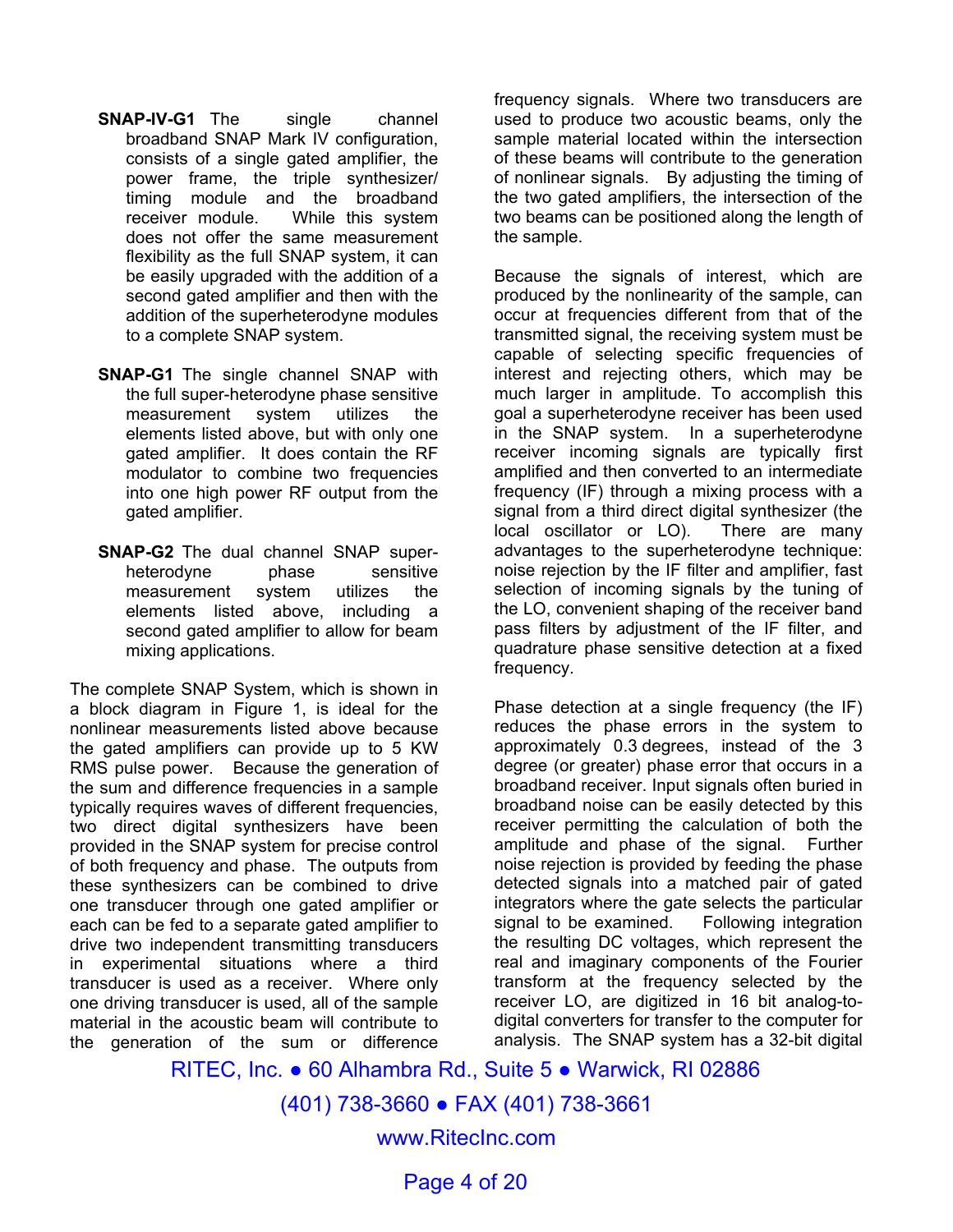interface (designed for use with a Sealevel 8001 board) with a GPIB (IEEE-488) interface available as an option.



The high power RF burst is created by selecting a number of RF cycles from a synthesizer running in a continuous mode or in a gated mode. This is accomplished by turning on the amplifier with a gate that is coherent with the RF signal. This low level signal is then split into two signals 180 degrees apart to drive two final amplifier stages. The high power outputs from these final amplifier stages are combined in an output transformer to produce the high power bipolar RF burst. This configuration is known as a "push-pull" configuration. Depending on the transistors used in the final amplifier stages and the frequency range and bandwidth of the output power transformer, the gated amplifier can be customized for specific ranges of frequency.

#### **Figure 1**

#### *Block Diagram of the complete RAM-5000 Mark VI System*

Each of the various system functions will be briefly described below.

#### **High Power Gated RF Amplifier**

The RITEC gated RF amplifier module is designed to derive the very high power RF bursts needed for modern transducers. When highly attenuative materials are encountered, long bursts containing numerous cycles may be used to generate very large sound amplitudes. These long tone bursts can also be used to drive the sample into acoustic resonance, which allows the use of inefficient transducers and improves the signal to noise. When the greatest time resolution is required, the unique gating circuitry on the final power amplifier stage allows the amplifier to produce a clean single cycle of RF (up to 2 MHz). Single cycle RF bursts give comparable resolution to spike pulsers in many situations. A block diagram of the gated amplifier is shown in Figure 2.



#### **Figure 2**

#### *A block diagram of the gated amplifier module.*

Two versions of the gated amplifier with different output power levels are available over most frequency ranges. The high power version has a maximum available output pulse power of 5 kilowatts (KW) root-mean-squared (RMS) into a 50 Ohm load. The low power version has a maximum available output pulse power of 1.5 KW RMS into a 50 Ohm load. Please note that these power measurements are RMS measurements, peak pulse power measurements would be double of those RMS power measurements, (10 KW peak and 3 KW

RITEC, Inc. ● 60 Alhambra Rd., Suite 5 ● Warwick, RI 02886 (401) 738-3660 ● FAX (401) 738-3661 www.RitecInc.com

Page 5 of 20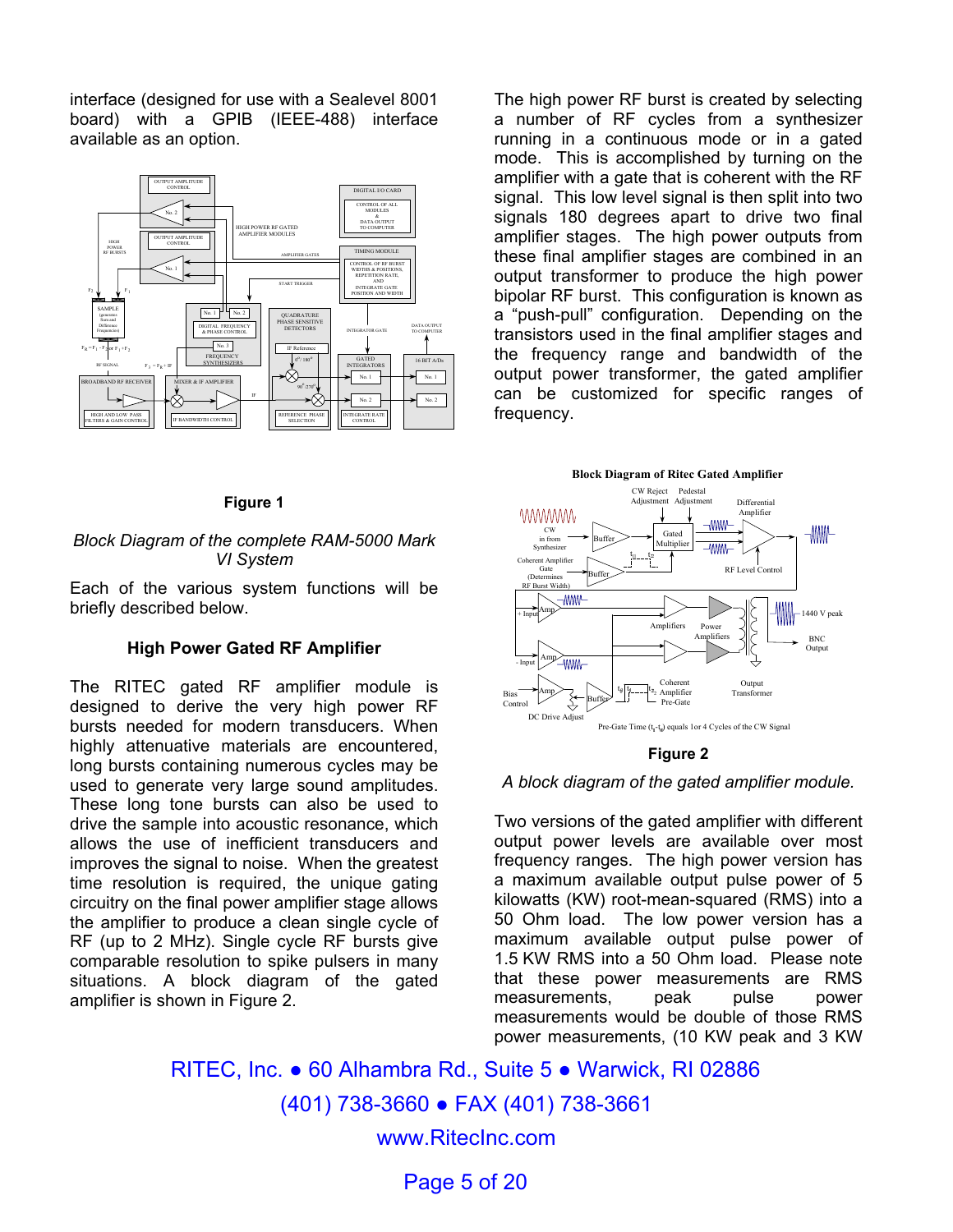peak). Some other amplifier manufacturers quote peak pulse powers.

With the high power version the frequency range where the 5 KW power is available is restricted to 1 decade of frequency up to a maximum frequency of 7 MHz. Typical frequency ranges are 50 kHz to 500 kHz, 250 kHz to 2.5 MHz, and 500 kHz to 5 MHz.

With the standard power version the frequency range where the 1.5 KW power is available is restricted to greater than 1 decade of frequency up to a maximum frequency of 10 MHz. 1KW is typically available to 15 MHz. Typical frequency ranges are 50 kHz to 0.5 MHz, and 500 kHz to 5 MHz. One of the most common frequency ranges is 250 kHz to 10 MHz with a specified output of 1KW at the endpoints.

A typical burst, into a high power 50 Ohm load, is shown in Figure 3. A plot of the available powers as a function of frequency for the two versions of the amplifiers is shown in Figure 4. The "push-pull" arrangement for the output circuitry of the amplifier results in a lower harmonic content for the even harmonics, even at the maximum output power of 5 KW. The harmonic contents of a 5KW output burst are shown in Figure 5 as a function of frequency.

Typical accessories for the SNAP system include some high power low pass filters, which will attenuate the harmonic content of the output burst even more. The filters utilize air-core inductors and super mica capacitors to reduce any distortion in the filter itself.

The noise level of the gated amplifier during the receive time is also very low because the amplifier has been turned off. The ratio of the pulse amplitude to the RF leakage through the amplifier (On-Off ratio) is greater than 140 dB. This high On-Off ratio is important because a very small amount of leakage can overwhelm the receiver input at high gains and cause distortions in the outputs of the quadrature phase sensitive detectors.



**Figure 3** 

*A high power RF burst of five cycles at 350 kHz* 



#### **Figure 4**

#### *Available powers as a function of frequency for the 1.5 KW amplifier and the 5 KW amplifiers.*

This reduction in leakage of the RF signal is a major advantage of using an amplifier that is gated as opposed to an amplifier that operates continuously amplifying externally produced lowlevel RF bursts. Another advantage is that the amplifier has been turned off and is no longer amplifying any noise that may present on the low level CW input, thus improving the signal-tonoise. Other advantages are the economies realized in size, heat dissipation, and power supply requirements.

RITEC, Inc. ● 60 Alhambra Rd., Suite 5 ● Warwick, RI 02886 (401) 738-3660 ● FAX (401) 738-3661 www.RitecInc.com

Page 6 of 20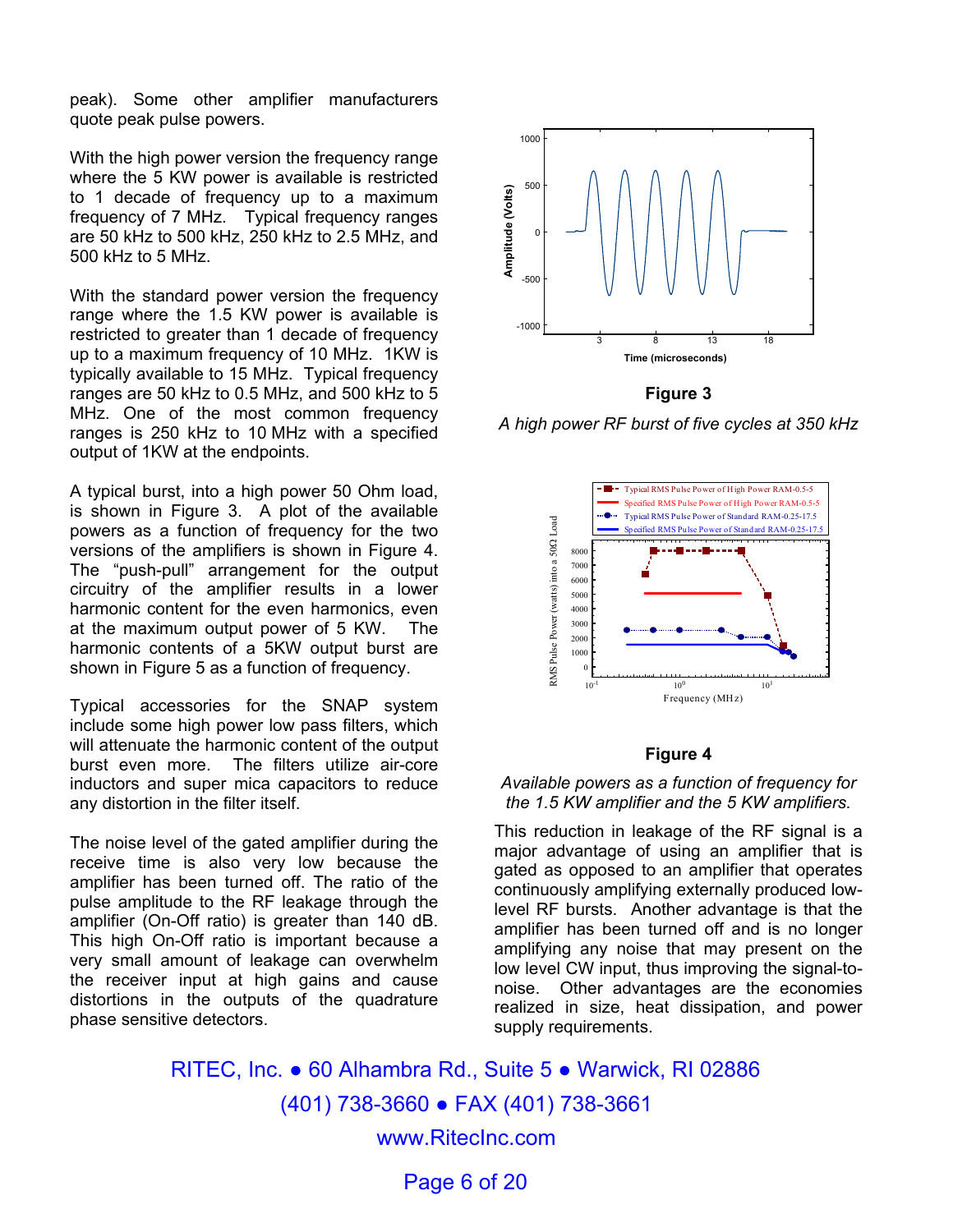**Harmonic Distortion in 5KW output burst**



#### **Figure 5**

*Harmonic Content of Output Pulse as a function of Frequency.*

Because the amplifier is gated on and off, an important factor to consider when determining the burst width and burst repetition rate or trigger frequency is the duty cycle. This is defined as the time the amplifier is turned on, specifically the burst width multiplied by the repetition rate, expressed as a percentage. For example, as shown in Figure 3, at an operating frequency of 350 kHz a burst width of five cycles results in a burst 14 microseconds long. At a repetition rate of 10 Hz, the duty cycle would be 0.00014 or 0.014%. At a repetition rate of 200 Hz, the duty cycle would be 0.28%.

No appreciable sag in output amplitude will occur as the duty cycle limits are approached at full power. If the limits are exceeded, however, an automatic shutdown circuit will be activated and the power stage will be turned off without damage. (Full power output can be restored by switching the high voltage off, correcting the excessive duty cycle, and turning the high voltage on again.)

The high power available makes it possible to drive very low efficiency transducers such as EMATs and still have reasonable system performance. In addition, when materials

exhibiting high ultrasonic losses are to be examined, the use of high power in conjunction with efficient transducers can mean the difference between meaningful data and no observable signals.

#### **Frequency Synthesizer, Timing and the RF Modulator**

Each of the three frequency sources, used in the SNAP system are generated from a direct digital synthesizer that provides instantaneous changes in frequency as contrast to the settling times required in phase locked looped synthesizers. Two of the synthesizers operate up to 33 MHz; the third synthesizer operates up to 104 MHz. The synthesizers accept a clock signal at frequencies up to 20 MHz and process the clock internally, resulting in a system clock as high as 300 MHz. Frequency control is provided through 48-bit control, resulting in a typical resolution of up to  $0.5 \times 10^{-6}$  hertz.

In a two channel broadband Mark IV configuration, the outputs from the first two synthesizers are sent to each of the gated amplifiers while the third synthesizer is not used. With the super-heterodyne receiver in the complete SNAP system configuration, the output of the third frequency synthesizer is used as a "local oscillator" in the superheterodyne receiver.

All the digital timing functions of the RAM have been made coherent with the 20 MHz clock which is derived from the 80 MHz master clock. The 80 MHz clock signal is also used to generate the 20 MHz reference signals for the phase detectors in the complete superheterodyne phase sensitive SNAP system. The 80 MHz clock is coherent with respect to the RF tone burst outputs and is used to generate the signal processing gate delays and widths. When a trigger is received from the computer, an external source, or the internal rep-rate generator, the timing circuitry triggers each of the three synthesizers to start the RF burst at the programmed phase relationship. A

RITEC, Inc. ● 60 Alhambra Rd., Suite 5 ● Warwick, RI 02886 (401) 738-3660 ● FAX (401) 738-3661 www.RitecInc.com

Page 7 of 20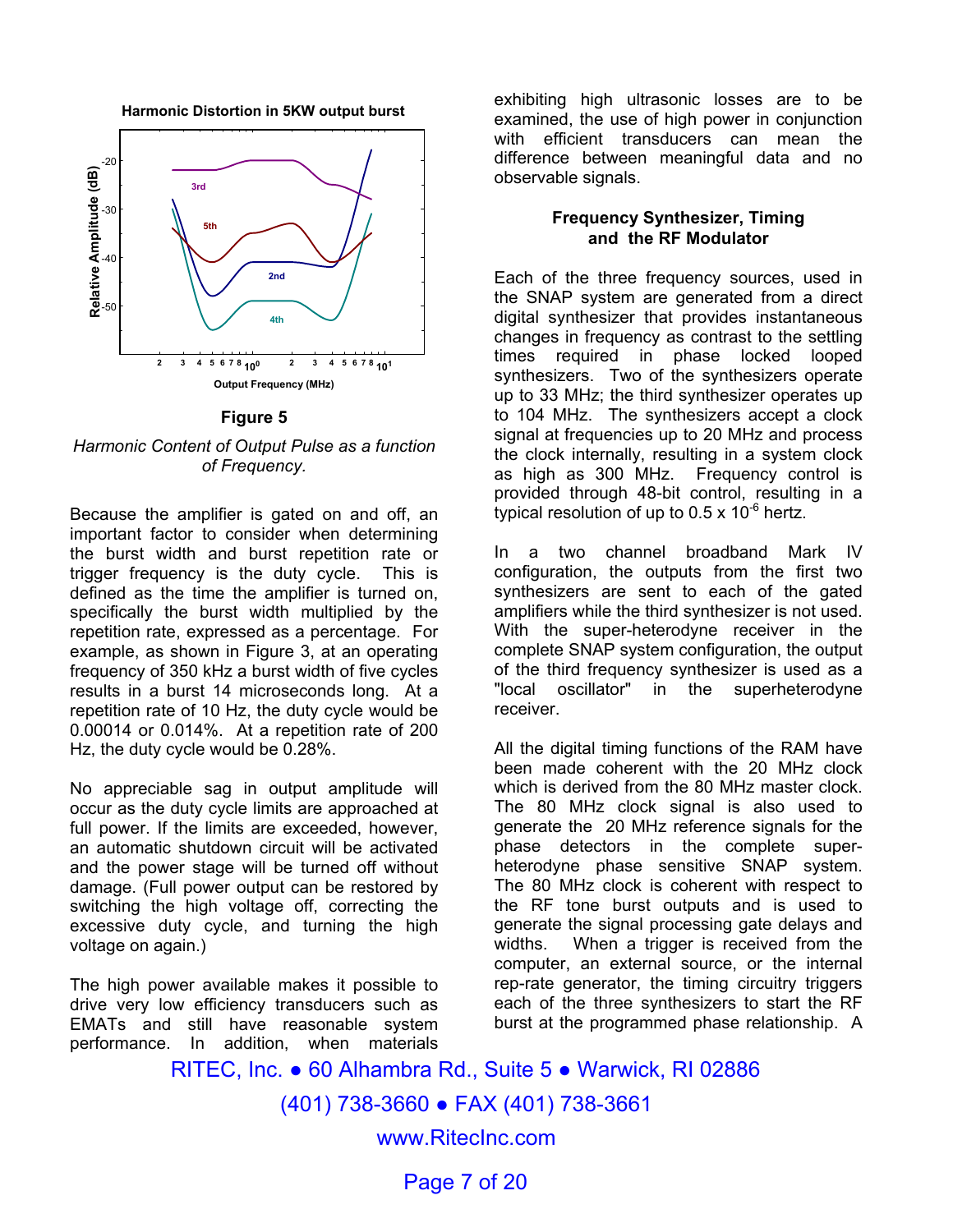buffered 80 MHz clock signal is available on the rear panel of the SNAP system.

With the special triple synthesizer/timing module, it is possible to adjust the relative delay between the outputs of each gated amplifier in 12.5 ns steps, with further control over the relative phases by adjusting the phase of the synthesizer outputs. Unique timing circuitry maintains coherency between each of the synthesizer outputs and therefore between the high power RF bursts.

In order to reduce the frequency spectrum of the RF tone burst, it is possible to select between several RF modulation windows for the burst being sent to gated amplifier number 1. The available choices are shown in Figure 6.



#### **Figure 6**

#### Choices of RF modulation for Gated Amplifier No. 1

The square modulation is the default, and the linear and Hanning modulations utilize the output from synthesizer number 2 as the modulating waveform. The middle trace is a linear combination of 3 MHz and 3.1 MHz, with a resulting modulating waveform of 50 kHz. This selection is particularly useful to drive one transducer at frequencies  $f_1$  and  $f_2$ , which propagate in the sample and generate waves at the sum frequency,  $f_1+f_2$ , and at the difference frequency,  $f_1-f_2$ . Because of different Because of different

transducer conversion efficiencies, there is independent amplitude control of the amplitudes of the bursts at  $f_1$  and  $f_2$ . An example of the combination of a 1MHz burst and a 3 MHz burst is shown in Figure 7. As shown below, it is possible to have a relative delay in the position of the two RF tone bursts. This technique has been used extensively in highly nonlinear geological samples driving the transducer with two frequencies and detecting the difference frequency, typically at 100 kHz.



#### **Figure 7**

Combination of two different frequencies for Gated Amplifier No. 1

#### **Superheterodyne Receiver**

Superheterodyne circuitry has been used in nearly every radio-frequency receiver manufactured since the 1930s. The concept allows the use of fixed tuning elements at the intermediate frequency (IF), a constant bandwidth independent of the operation frequency, and rejection of out-of-band spurious signals. In RITEC's implementation, Broadband RF Receiver, Mixer and IF Amplifier, Direct Digital Synthesizer, and IF Oscillator and Quadrature Phase-Sensitive Detectors modules are used in combination to complete the phase sensitive superheterodyne receiver.

RITEC, Inc. ● 60 Alhambra Rd., Suite 5 ● Warwick, RI 02886 (401) 738-3660 ● FAX (401) 738-3661 www.RitecInc.com

Page 8 of 20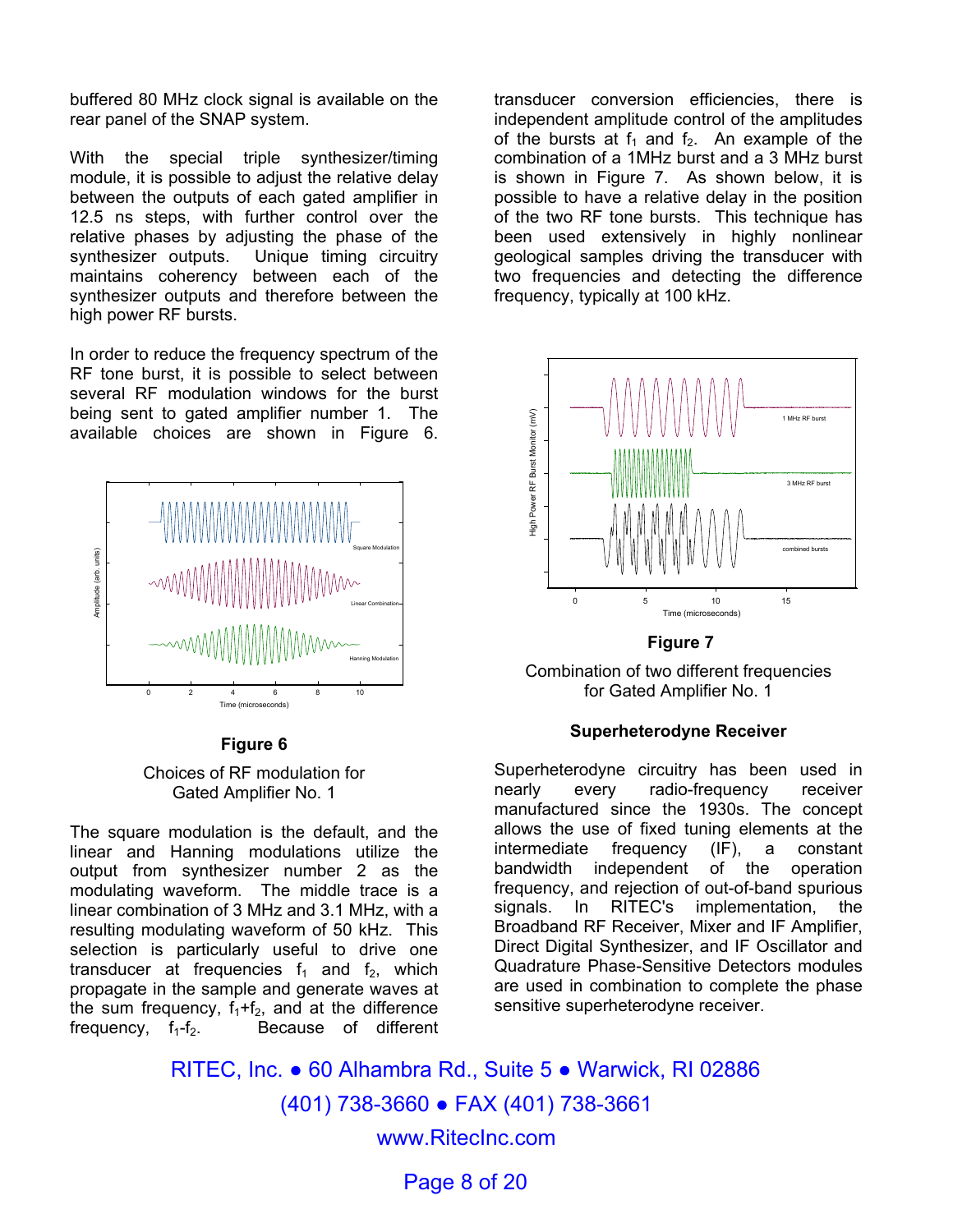The adjustment of the phase sensitive detection circuitry is also simplified because the multiplication process occurs at the fixed IF frequency. Specifically, the reference outputs from the IF oscillator are adjusted as closely as possible to quadrature (90º) before being applied to the phase sensitive detection multiplier circuits.

#### **Broadband Receiver**

The digital control of gain in two dB steps makes possible accurate, repeatable measurements of signal strength, and low noise, high gain external pre-amplifiers are available for use when weak signals are encountered. The addition of adjustable high-pass (typically at either 50 kHz or 250 kHz, depending on the frequency configuration, 1 and 4 MHz), and lowpass filters, (typically at 20, 40 and 80 MHz) makes this one of the most versatile receiving systems available for ultrasonic research.

#### **Quadrature Phase Sensitive Detection and Analog Integration**

One of the significant innovations of the SNAP is a signal processing technique that involves the use of both quadrature phase sensitive detection and gated analog integrators. Quadrature detection allows signals to be processed in much the same way as is done with a vector voltmeter. The two detector (multiplier) circuits produce two orthogonal vector components (real and imaginary) of the signal from which the amplitude and phase angle can be calculated.

To gain more insight into the operation of the phase-sensitive receiver circuitry, it is instructive to consider the received ultrasonic information as a monochromatic signal at frequency  $(f_r)$ modulated by a term, which defines the width, amplitude, and shape of the received signal, *Ar(t)*.

After conversion to the intermediate frequency, the received signal can be processed in the phase detectors. The output of the Phase Detector No. 1 is given by:

$$
D_1(t) = g_{3A_r}(t)\sin\phi_r
$$
 (2)

where the total gain and conversion efficiencies are all included in the term  $g_3$ . The output of Phase Detector No. 2 is given by:

$$
D_2(t) = g_3 A_r(t) \cos \phi_r
$$
 (3)

The two phase detector outputs are shown in Figure 8 along with the broadband receiver echo.

This type of detection also has the advantage of maintaining excellent linearity even when the received signal is small; this type of detection is also not affected by the presence of noise. Therefore, signal-averaging techniques may be employed to recover signals from noise. In Figure 9, the signal to noise ratio of the broadband receiver output was purposely reduced to approximately one, but it is relatively easy to detect the two echoes in the phase detected signals with a reasonable signal to noise ratio.

In order to obtain accurate signal amplitude and phase information, the phase-detected signals are processed with analog integration circuits. This method has the value of making the gate position non-critical, removing the RF components, and improving the signal-to-noise ratio. The time limits of the integration are controlled by the integrator gate, and the integrate rate  $(r<sub>1</sub>)$  is under computer control. The gate is positioned so that it begins before and ends after the signal.

$$
f(t) = Ar(t)sin(2\pi fr t + \phir)
$$
 (1)

RITEC, Inc. ● 60 Alhambra Rd., Suite 5 ● Warwick, RI 02886 (401) 738-3660 ● FAX (401) 738-3661 www.RitecInc.com

Page 9 of 20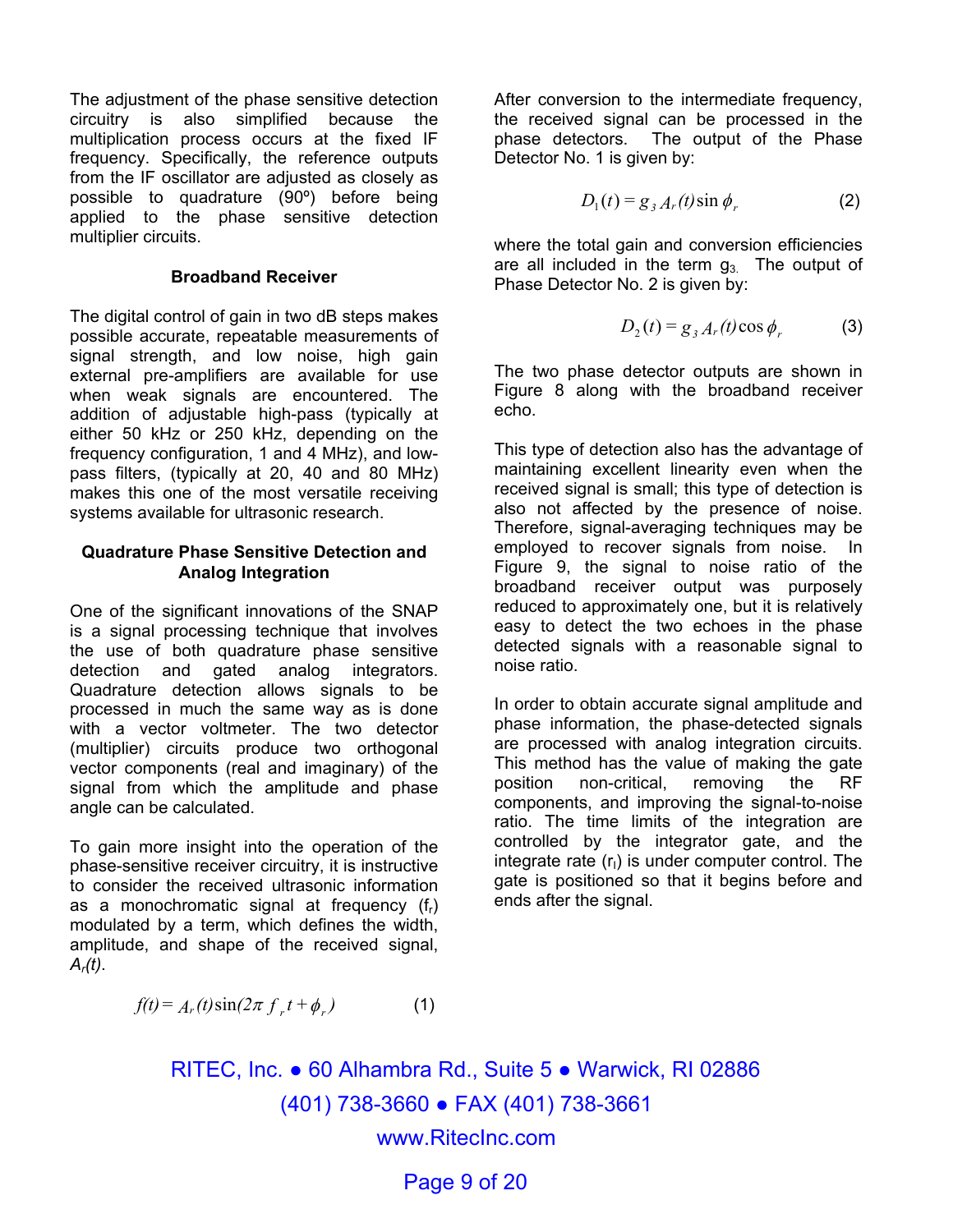

**Figure 8** *Broadband receiver monitor and the two phase detector outputs.* 



The integrator outputs are given by:

$$
I_1 = r_1 \int_{t_1}^{t_2} D_1(t) dt = \int_{t_1}^{t_2} A(t) \cos \phi_r dt
$$
 (4)

and

$$
I_2 = r_I \int_{t_I}^{t_2} D_2(t) dt = \int_{t_I}^{t_2} A(t) \sin \phi_r dt
$$
 (5)

where  $I_1$  and  $I_2$  are the outputs of integrators No. 1 and No. 2,  $t_1$  and  $t_2$  are the start and stop times defined by the integrator gate, and  $D_1(t)$ and  $D_2(t)$  are the phase sensitive detector outputs. The integrator output voltages are read by internal 16-bit analog-to-digital converters internal to the SNAP and then transmitted back to the data acquisition computer. The phase angle of the received signal can be calculated from the two integrator outputs by:

$$
\phi_r = \tan^{-1}\left(\frac{I_2}{I_1}\right) \tag{6}
$$

and the signal amplitude may be obtained from:

$$
A = \sqrt{I_1^2 + I_2^2} \ . \tag{7}
$$

Further improvement in the signal to noise can be achieved using the gated integrators. The integrator outputs for the signals shown in Figure 8 are shown below in Figure 10.

However, if the signals are a very small number of RF periods wide, measuring the magnitude of the vector components has some experimental difficulties. Typical signals are not flat topped and the peak value may not be the best choice for an accurate measurement of the echo amplitude. In an ideal situation, the RF terms can be completely filtered out, and the amplitude  $(A)$  and phase  $(\phi_r)$  may be calculated after measuring the instantaneous value of the phase detected outputs at the center of the signal or where steady state conditions have been achieved. Unfortunately, steady state conditions in the outputs of the phase detectors are sometimes difficult to achieve as shown in the typical situation shown in Figure 11.

RITEC, Inc. ● 60 Alhambra Rd., Suite 5 ● Warwick, RI 02886 (401) 738-3660 ● FAX (401) 738-3661 www.RitecInc.com

Page 10 of 20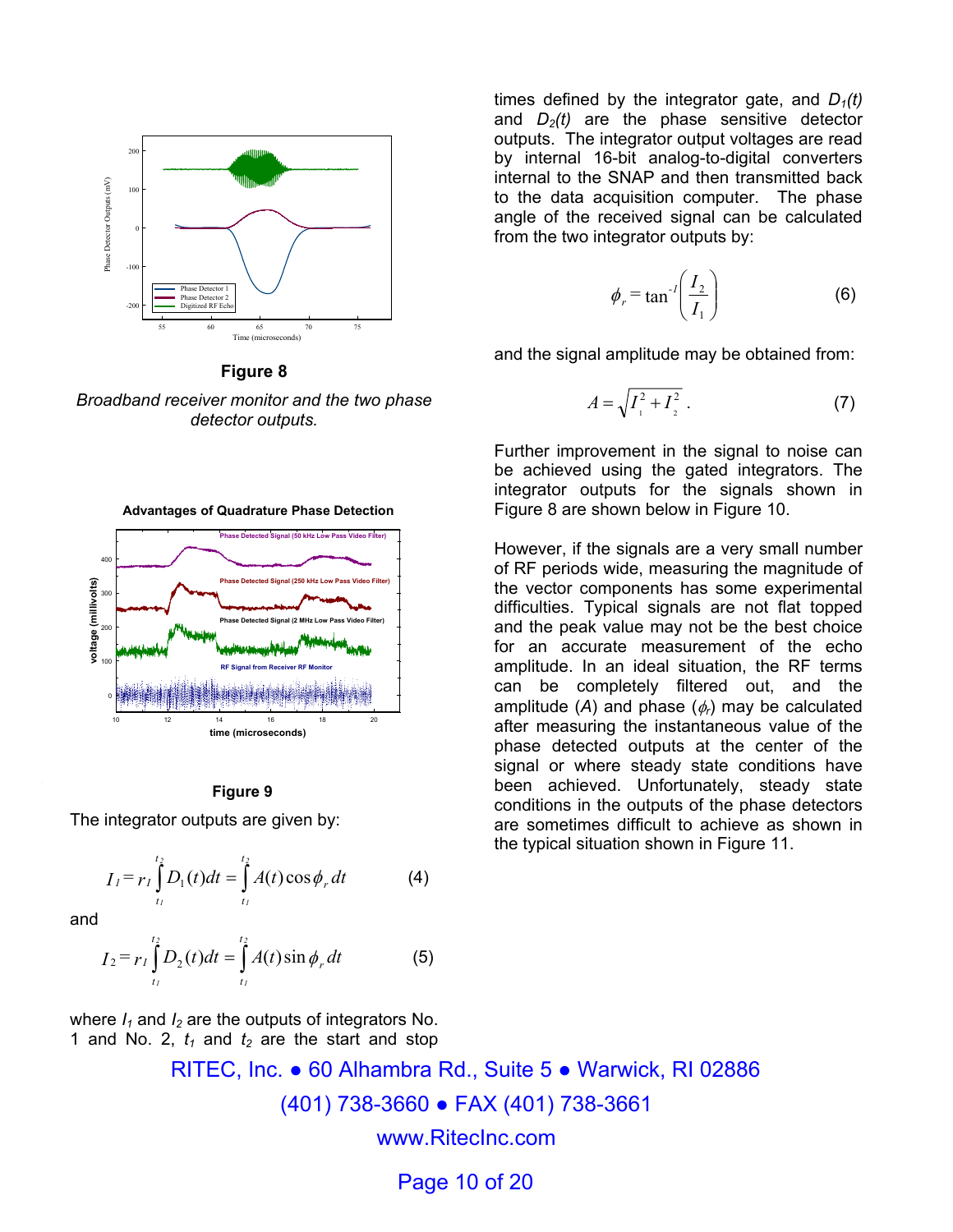

**Figure 10** 

*Outputs of the Gated Integrators for the RF Echo and phase detected signals shown in Figure 6.* 



*Outputs of the RF Receiver, the Quadrature Phase Sensitive Detectors, and the gated Integrators for a Typical Signal with* φ*r = 0<sup>o</sup>*

 In this example, the RF signal (echo) was produced by transmitting a single cycle RF pulse to the transducer. It is clear that filtering out the RF components in the detected outputs will result in significant degradation of the rise and fall times.

The outputs from the two integrators are also shown in Figure 11. Even though it is difficult to determine the steady-state amplitude in the phase-detected signals, it is easy to determine the steady-state amplitude for the outputs of the two phase detectors. In this example, the output of the 0 degree phase detector integrates to a maximum value and the output of the 90 degree phase detector integrates to zero, indicating a phase angle, φ*r*, of 0 degrees.

In order to illustrate the effectiveness of this signal-processing scheme and to determine if attenuation measurements would be affected by burst width, a simple test was performed with a Plexiglas sample. The logarithmic ratio of the amplitude of two echoes, which is a measure of the attenuation, was measured as a function of frequency for a number of different transmitter burst widths. The integrator gate width and position remained constant during the investigation. The results are shown in two different formats in Figure 12.

The figure shows that for each frequency a constant value for the attenuation is obtained which is independent of the pulse width. These results could be repeated with a sample-andhold technique if the gate were placed within the flat-topped portion of a long echo and sufficient filtering were used to remove the RF components from the detected signal. Quite good agreement can be found between the data taken with the maximum burst width of eight cycles and the data taken with the minimum burst width of a single cycle. However, the data taken with a single cycle burst is more sensitive to noise and has a poorer signal-to-noise ratio (SNR) as expected.

RITEC, Inc. ● 60 Alhambra Rd., Suite 5 ● Warwick, RI 02886 (401) 738-3660 ● FAX (401) 738-3661 www.RitecInc.com

Page 11 of 20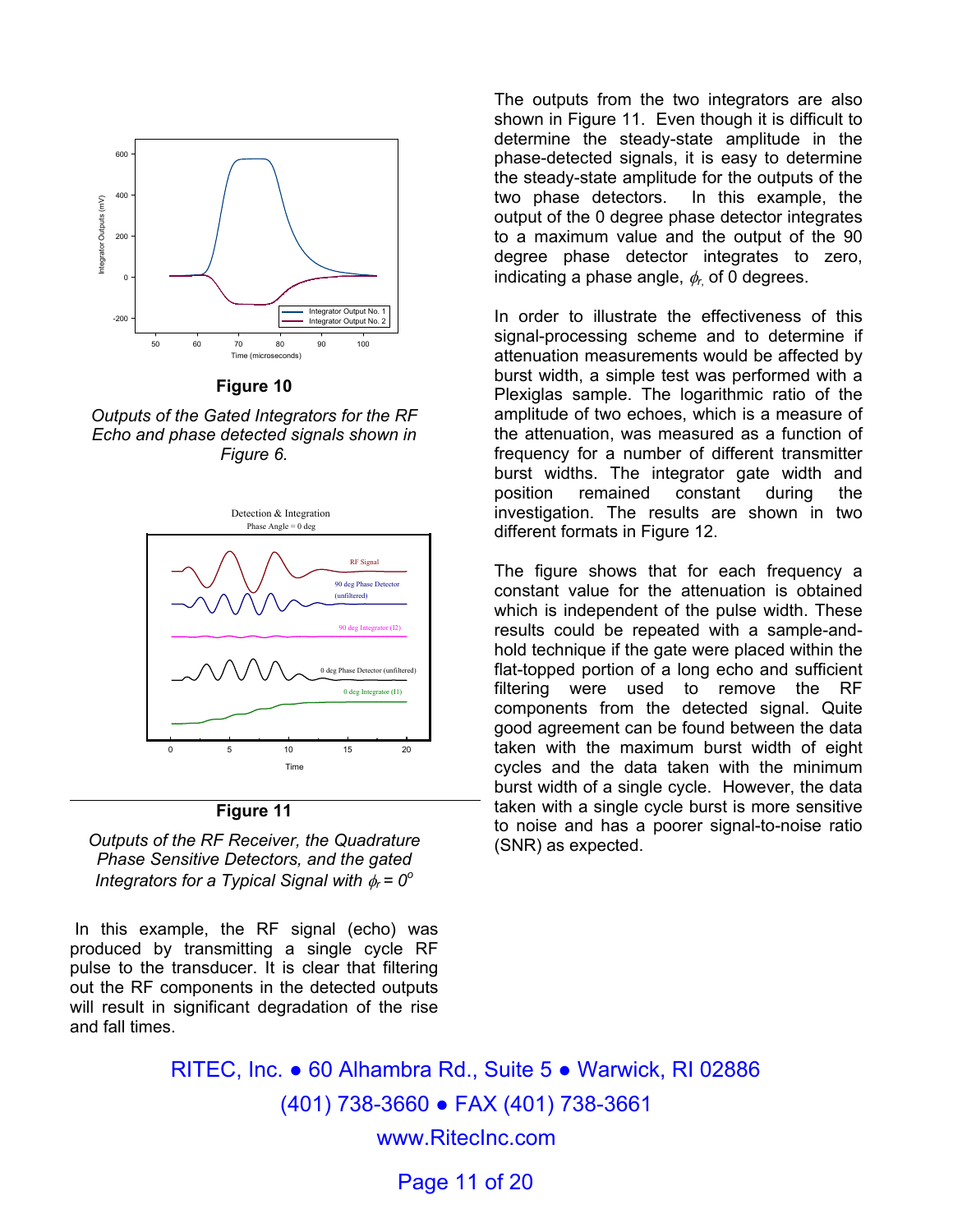

*Ratio of the Amplitude of Echo 1 to Echo 2 in decibels as a Function of Frequency and Width* 

The case for phase sensitive detection and integration is made even stronger in this example because the spectrum of the received signal produced from a short burst is dominated by low frequency components. This is true because there is always some low frequency component in the driving pulse and the attenuation is relatively low at this end of the spectrum. The phase sensitive detection and integration process is very effective in rejecting these components. In fact, it can be shown mathematically that the quadrature phase sensitive detection and integration process produces an amplitude equal to the value of the Fourier Transform at the transmit frequency. The conclusion then is that this signal

processing technique is the best method known to us for obtaining either amplitude or phase information from pulsed acoustic signals.

#### **Evaluation Tests**

In order to illustrate the capabilities of the RITEC SNAP system the results of a series of simple tests are presented. In the first tests of conventional "linear" applications, the RDX-6 diplexer was used for the single transducer pulse/echo measurements. This device contains diodes that are nonlinear devices and should not be used for nonlinear applications. In the second set of tests, the nonlinear harmonics generated in dislocations in a single crystal of aluminum were measured.

#### **Measurements of the Absolute Transit Time**

After determining the slope of the phase versus frequency curve for a signal, the total time of arrival including delays through the electronics and acoustic elements as well as the acoustic time of flight in the sample associated with the group velocity can be determined from the relation:

$$
T = \frac{\Delta \phi_r}{2\pi\Delta F}
$$
 (5)

where  $\Delta \phi_r$  is the change in phase and  $\Delta F$  is the frequency change.

When two echoes are measured, an accurate measure of the acoustic transit time can be obtained by taking the difference between the results and dividing by the appropriate number of transits for the echoes chosen. In the example shown in Figure 13, the first two echoes were measured.

RITEC, Inc. ● 60 Alhambra Rd., Suite 5 ● Warwick, RI 02886

(401) 738-3660 ● FAX (401) 738-3661

www.RitecInc.com

Page 12 of 20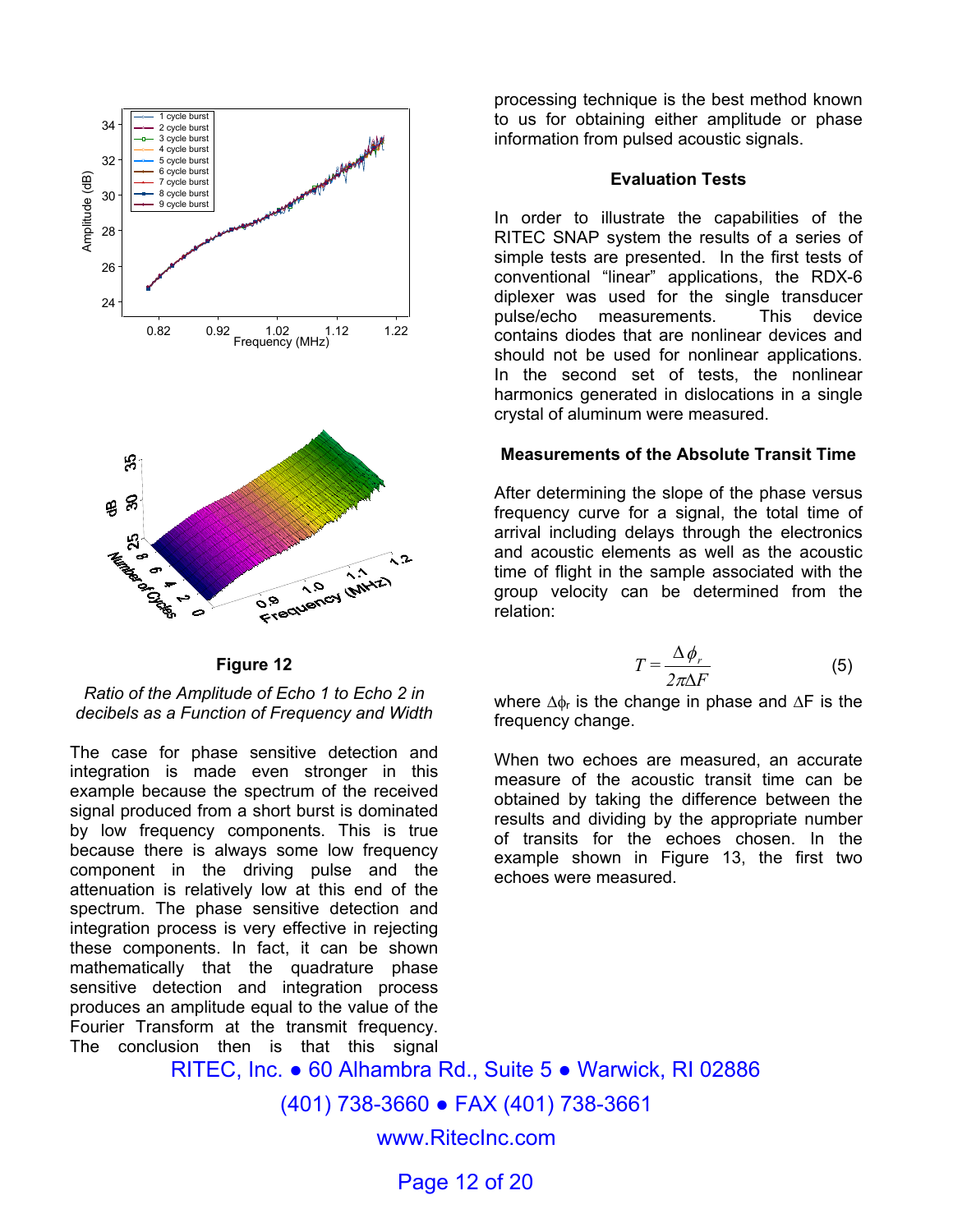

**Figure 13** 

*Acoustic Phase Measurements in a Fused Silica Rod.* 

A least squares data fit produced values for the phase versus frequency slopes of 61.533 and 121.489 radians per MHz, and the acoustic transit time was than calculated as 4.771 microseconds. *It is not difficult to obtain better than four-place reproducibility in data of this type. However, the researcher must be careful to include all relevant acoustic effects, such as diffraction and phase shifts at the bond-transducer-sample interface, if he wishes to claim this level of absolute accuracy.* 

#### **Changes in Acoustic Transit Time**

Many investigations are more concerned with changes in acoustic velocity or time as a function of some other parameter such as temperature or pressure than they are with absolute times. These changes can also be determined with more accuracy and precision than absolute measurements. The calculations are made from the relation:

**Change in Time** = 
$$
\frac{\Delta \phi_r}{2\pi F}
$$
 (6)

Note that the frequency remains constant during these investigations. This eliminates problems with frequency dependent phase shifts, which

may occur in the electronics or the acoustic bond. However, the acoustic bond must remain stable over the course of the readings.

In order to document the system's ability to measure small changes in signal arrival time, a test was devised using an adjustable length air dielectric coaxial line. Because the dielectric is air, the increase in time may be easily calculated using the speed of light and the change in line length. The block diagram of the test is shown in Figure 14.

In order to have confidence in delay produced by the adjustable line, it is necessary to insure that the delay line is terminated in 50  $\Omega$  in both directions. To terminate the input to the adjustable delay line, the 6 dB attenuator was added between the diplexer and the delay line; this attenuator would not be required in an actual acoustic application. The results of a test performed at 18.3 MHz are shown in Figure 15. The fact that the data fall on the theoretical line clearly support the ability of the apparatus to measure changes in time; the small deviations are ascribed to the difficulty of setting the line length exactly.



#### **Figure 14**



RITEC, Inc. ● 60 Alhambra Rd., Suite 5 ● Warwick, RI 02886 (401) 738-3660 ● FAX (401) 738-3661 www.RitecInc.com

Page 13 of 20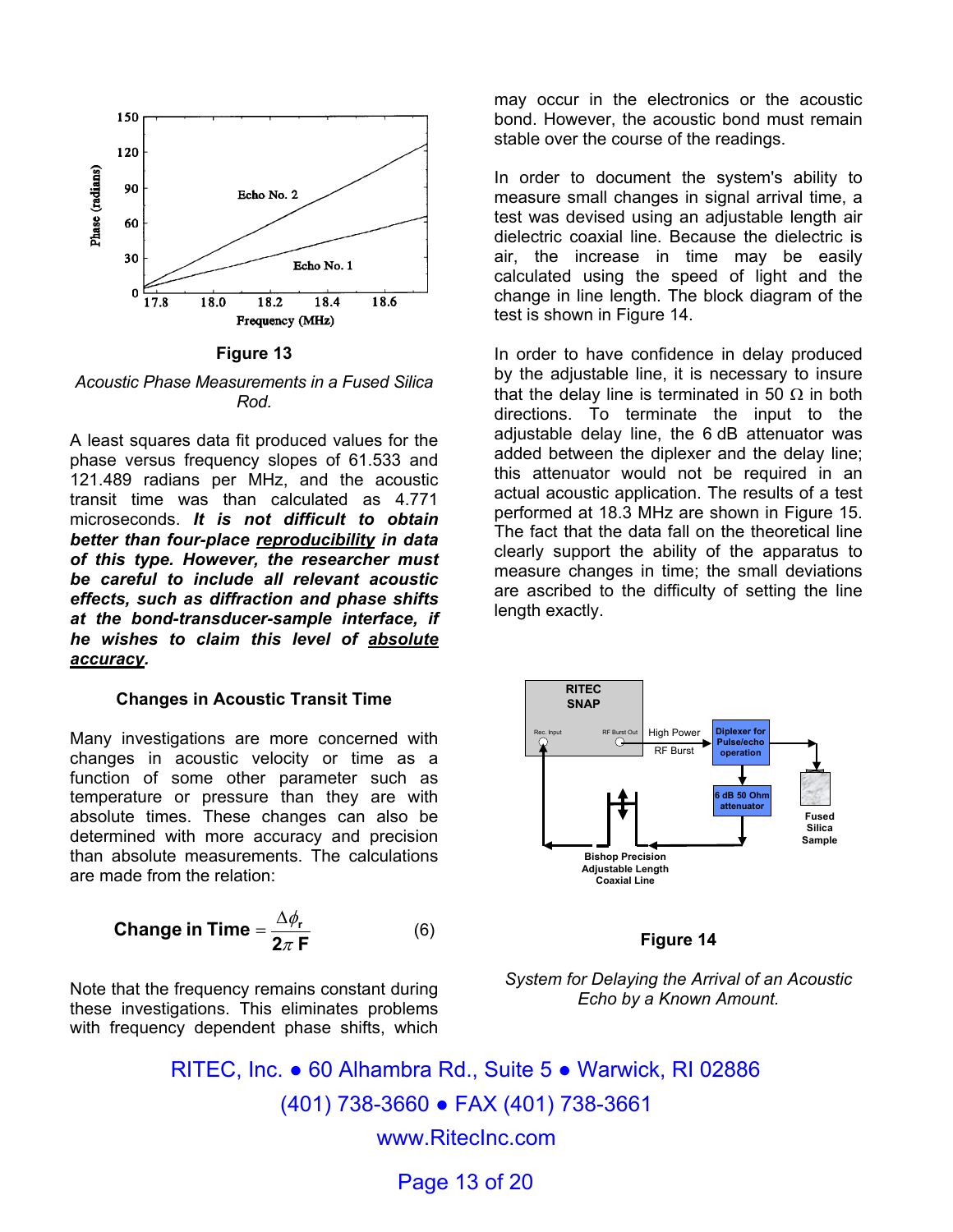



Everything else being equal, this resolution is directly proportional to the operating frequency. However, the accuracy of acoustic amplitude and phase measurements depends on many experimental factors other than the quality of the electronic instrumentation.

Some measure of the stability of the instrumentation and the value of using two echoes for the measurement of time change is illustrated when the changes in arrival time for the first two echoes in the Silica rod are plotted over a longer period of time. For this test, the sample was placed on the table without any effort to maintain temperature stability in any part of the apparatus. The results are shown in Figure 16.



**Figure 16**



The upward drifts of the arrival time of the two echoes follow each other closely. This general drift cannot be explained by a change in either the sample dimensions or sound velocity because that effect would cause the two lines to diverge. The major portion of the effect must come from changes in the instrumentation. Therefore, the difference calculations of the changes in round trip time are clearly superior because the upward drift is canceled and the remaining effects are either noise or real changes in the sample. Note: these extremely small changes in transit time were observed using signal-averaging techniques.

#### **Changes in Acoustic Attenuation**

In order to precisely determine the acoustic attenuation or relative changes in attenuation, accurate measurements of the amplitude must be performed. Some discussion of this requirement has previously been made and results shown in Figure 4. The following tests were designed to show the linearity of the instrumentation and check measured values of amplitude change against the precision attenuators responsible for this change. The block diagram is shown in Figure 17.

RITEC, Inc. ● 60 Alhambra Rd., Suite 5 ● Warwick, RI 02886 (401) 738-3660 ● FAX (401) 738-3661 www.RitecInc.com

Page 14 of 20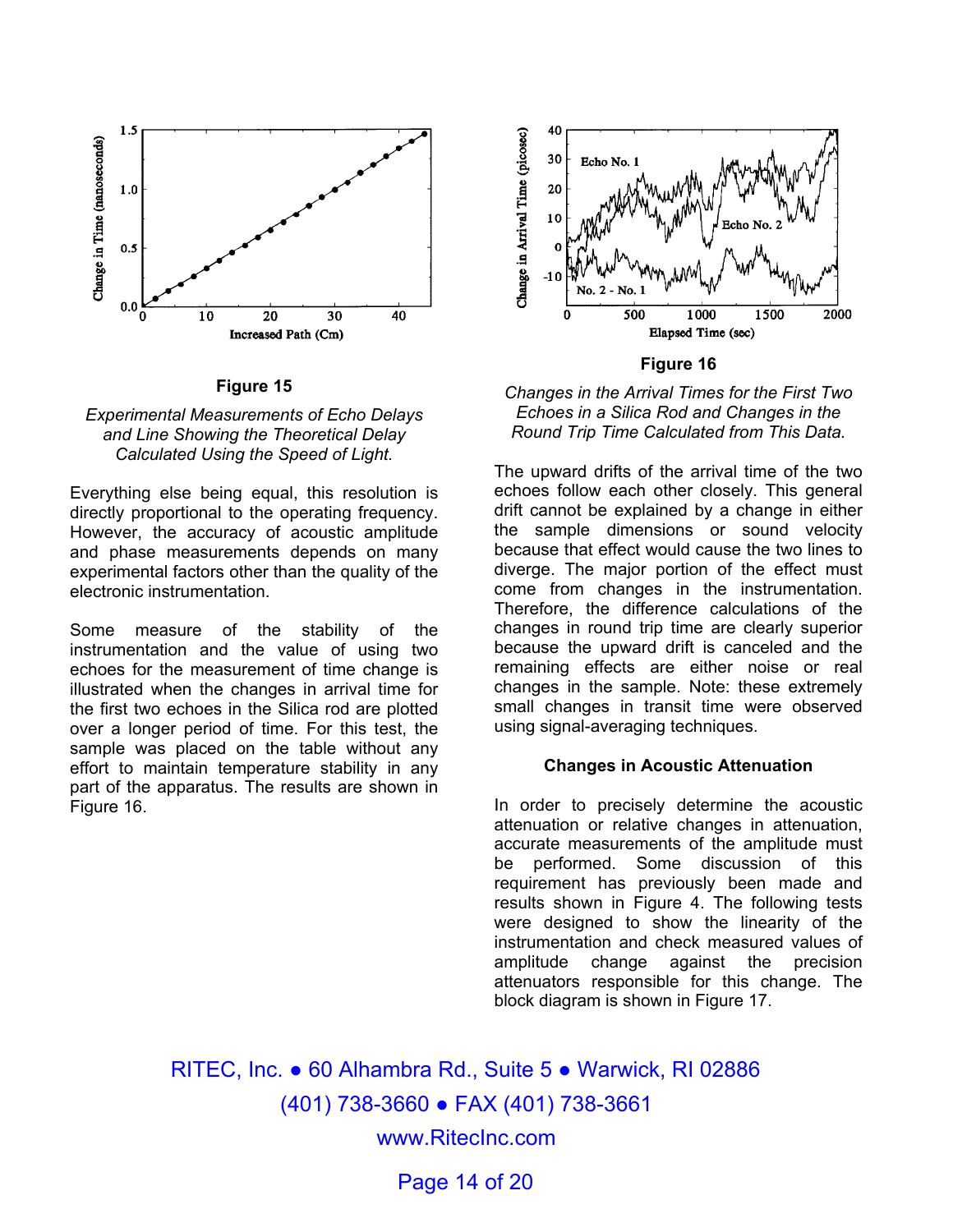



#### **Figure 17** *Setup for Producing Calibrated Changes in Echo Amplitude*

In the first test, the attenuator was a precision adjustable wave-guide operating beyond cut-off with an insertion loss of 34 dB and a resolution of 0.02 dB. The data shown in Figure 18 fall close to the theoretical line and agree within the resolution of the attenuator.



**Figure 18**



The second test was performed using switched attenuators with 10 dB steps and a 0 dB insertion loss. These results are shown in Figure 19.

*Measured Signal Change and Line Showing Expected Result over an 80 dB Range.* 

In this case, the data deviates from what is theoretically expected when a large attenuation is switched into the system. The reason for this discrepancy is most likely improper compensation for CW leakage. However, the signal size with 80 dB inserted is more than an order of magnitude smaller than the bit size of the A/D converter and even with averaging some error is expected.

#### **System Setup for the Measurement of Harmonics**

One important nonlinear acoustic property of materials is the production of higher frequency harmonics from an applied acoustic wave of some fundamental frequency. Typically, for most materials, this fundamental wave has significant finite amplitude. Then as the initially sinusoidal wave propagates, it will distort, generating the second and higher harmonics of the fundamental frequency. Measurements of the amplitudes of these harmonics provide information on the third (and higher) order elastic constants. (Common examples of harmonic generation are the production of sonic booms from supersonic aircraft, large amplitude sound waves in the atmosphere, (so called "N" waves), or thunder from lightning storms.) The measurement of harmonics generated in materials is one of the applications for which the

RITEC, Inc. ● 60 Alhambra Rd., Suite 5 ● Warwick, RI 02886 (401) 738-3660 ● FAX (401) 738-3661 www.RitecInc.com

Page 15 of 20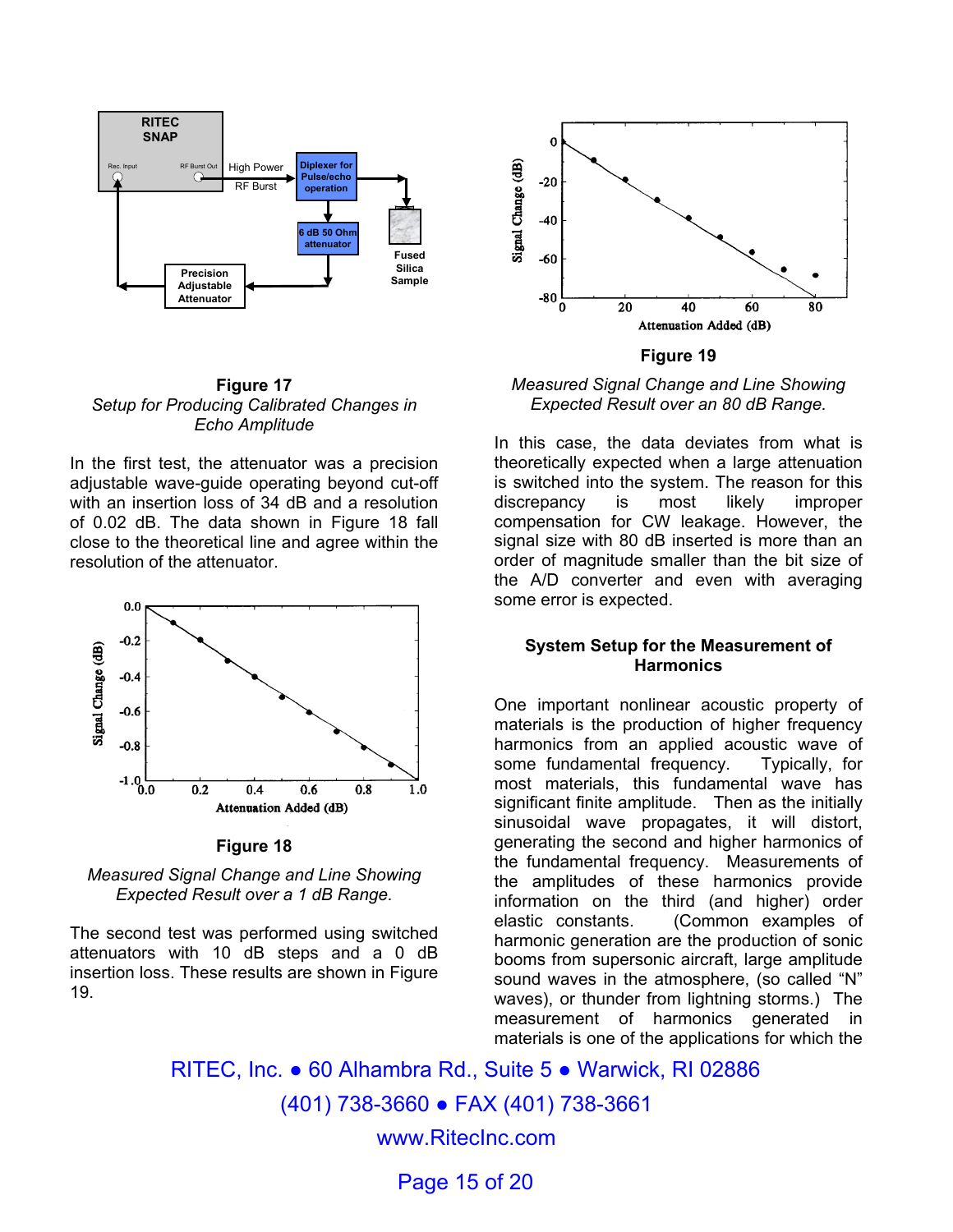SNAP system has been designed.

The stress-strain relation of a one-dimensional longitudinal plane wave propagating in the x direction can be represented by a power series:

$$
\sigma = c_1 \varepsilon + \frac{1}{2} c_2 \varepsilon^2 + \frac{1}{3} c_3 \varepsilon^3 + \dots
$$

with the nonlinear wave equation:

where  $\sigma$  is the stress, ε is the strain:  $\partial u/\partial x$ ,  $\rho$  is the mass density. If the nonlinear wave equation is solved by use of a trial solution (or iteration) one gets the following approximate solution, where the attenuation in the sample has been neglected: $1$ 

$$
u(x,t) = A_1 \cos(kx - \omega t) - \frac{c_2}{8c_1} k^2 A_1^2 x \cos 2(kx - \omega t)
$$
  
+ 
$$
\frac{c_3}{24c_1} k^3 A_1^3 x [\cos 3(kx - \omega t) + 3\cos(kx - \omega t)]
$$

where  $A_1$  is the amplitude of the fundamental. Thus, the amplitude  $A_2$  of the second harmonic depends on  $A_1^2$  and the amplitude  $A_3$  of the third harmonic depends on  $A_1^3$ ; or a 1 dB change in the amplitude  $A_1$  will result in a 2 dB change in the amplitude of the second harmonic and a 3 dB change in the amplitude of the third harmonic. Therefore, one can clearly determine if the harmonics are being generated in the sample or in the RF gated amplifier, where a 1 dB change in the fundamental results in a 1 dB change in the harmonics. These expressions for the amplitudes of  $A_2$  and  $A_3$ become more complicated when the effects of attenuation are included. $2$  As a measure of the

 $1$ R. Truell, C. Elbaum and B. B. Chick, Ultrasonic Methods in Solid State Physics, New York: Academic Press, 1969, pp. 50-52. 2A. Hikata, B. B. Chick and C. Elbaum, *J. App. Phys.,* **36**, 229, (1965).

 $\overline{a}$ 

nonlinearity, it has become standard to define a parameter, β, as a combination of the second and third order elastic constants of the material. For example, for a longitudinal wave propagating in an isotropic material,  $\beta = 3 + (C_{11}/C_{11})$ . It can be shown that this implies

$$
\beta = -\frac{8v^2 A_2}{\omega^2 L A_1^2}
$$

where *v* is the phase velocity, L is the sample thickness and  $\omega=2\pi f$ , the frequency of the fundamental wave $^{3,4}$  Similarly, it is possible to define a second nonlinear parameter,  $\beta_2$  to monitor the third harmonic. In terms of the measured quantities,

$$
\beta_2 = \beta^2 \left( 1 + \frac{16}{9k^2 L^2} \kappa^2 \right)^{\frac{1}{2}} = \frac{32v^4 A_3}{L^2 \omega^4 A_1^3}
$$

where  $\kappa$  depends on a combination of C<sub>11</sub> and  $C<sub>111</sub>$  and is typically very small. Measurements of the second and third harmonics in aluminum single crystals have been used to study the motion, pinning, and growth of dislocations<sup>2</sup> with the results found to be in good agreement with the predicted behavior. Therefore, it is possible to determine the third order elastic constants by measuring the absolute amplitudes of the fundamental and harmonic displacements in a harmonic generation experiment. In addition, it can be shown that the phase of  $A_2$  is 180 degrees from that of the fundamental signal. $3,4$  It is desirable therefore, that any measurement system be able to measure both the amplitude and phase information of both the fundamental and the higher harmonics.

With use of the SNAP software supplied with the

 $4$  Breazeale, M. A. and Philip, J. (1984), Determination of Third Order Elastic Constants from Ultrasonic Harmonic Generation Measurements, in *Physical Acoustics*, **17**, edited by W. P. Mason and R. N. Thurston, Academic Press, New York, 1-60.

RITEC, Inc. ● 60 Alhambra Rd., Suite 5 ● Warwick, RI 02886

 $\overline{a}$ 

(401) 738-3660 ● FAX (401) 738-3661

www.RitecInc.com

Page 16 of 20

<sup>3</sup>Na, J. K., Breazeale, M. A., *J. Acoust. Soc. Am.* **95**(6), 3213-3221, (1994).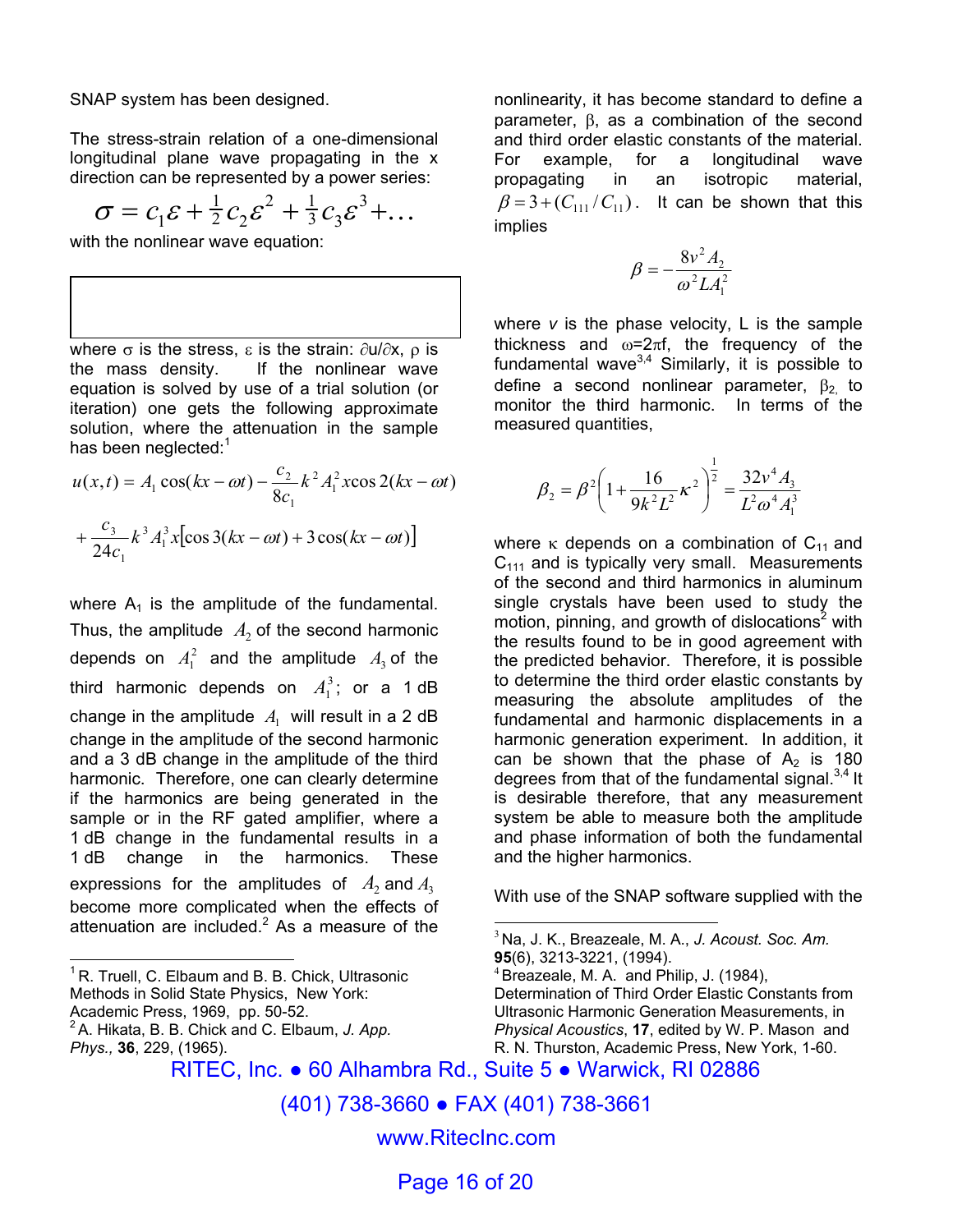instrument, one can make measurements of both the fundamental frequency in the frequency range of .1 MHz to 20 MHz and a harmonic, typically the second or third harmonic, in the frequency range of 0.2 MHz to 44 MHz.



#### **Figure 20**

#### Block Diagram for the Measurement of the Second or Third Harmonics using the Ritec SNAP system.

The block diagram for such measurements is shown in Figure 20. The RA-31 is a high power attenuator. The High Power Low Pass filter in the Filter Diplexer Kit has a cut-off point just above the operating frequency for the fundamental frequency of the transducer. This filter is provided to attenuate any possible harmonic frequencies that can be generated in the gated amplifier. As shown, this diplexer consists of a low pass filter in the "Out to Transducer" line and a special high power high pass filter in the "Out to Receiver" line. The internal high pass filter is set to pass the second and/or third harmonic and block the signal at the fundamental frequency. For more rejection of the fundamental frequency, a second high pass filter may be placed before the input to the preamplifier. The signal sampler is also built into the filter diplexer for protection for the SNAP receiver input against the large driving pulse when examining the fundamental frequency signal. Typically, the -40 dB output of the sampler is connected into Rec. Input No. 1 of

the SNAP. This connection allows detection of the echoes generated at the fundamental frequency of the transmit transducer and simultaneous measurements at both the fundamental and harmonic frequencies. While no low pass filter is provided to attenuate the third harmonic present in this line, the amplitude of the third harmonic is so small compared to the amplitude of signals at the fundamental frequency; such a filter is not necessary.

Caution must be used when building or selecting filters for use in any specific experiment. The filters must be designed to handle the high amplitude RF pulses generated by the SNAP system. The inductors in the filters *must be* air-wound inductors; the typical ferrite core inductors, which are commercially available, can saturate and generate harmonics internally. Capacitors used in the Ritec filters have mica for the dielectric material.

The choice of transducers is also exceedingly important. Typical NDT transducers made from piezoelectric ceramics, such as PZT or lead meta-niobate, are nonlinear themselves and can generate harmonics internally. Therefore, the use of single crystal transducers, quartz or lithium niobate, is appropriate. Because the amplitudes of the generated harmonic signals depend so strongly on the amplitude of the wave at the fundamental frequency, lithium niobate transducers are recommended over quartz transducers due to the more effective conversion of electrical energy into acoustical energy.

As an example, the amplitude dependence of the third harmonic as a function of the relative fundamental amplitude for a longitudinal wave propagating in the <100> direction of an aluminum single crystal is shown in figure 20. In this test, the amplitude of the fundamental driving signal was changed in 1 dB steps, using the stepped attenuators, to show the amplitude dependence of the third harmonic as a function of the amplitude of the fundamental signal. Figure 21 shows the software fit by continually changing the output of the gated amplifier.

RITEC, Inc. ● 60 Alhambra Rd., Suite 5 ● Warwick, RI 02886 (401) 738-3660 ● FAX (401) 738-3661 www.RitecInc.com Page 17 of 20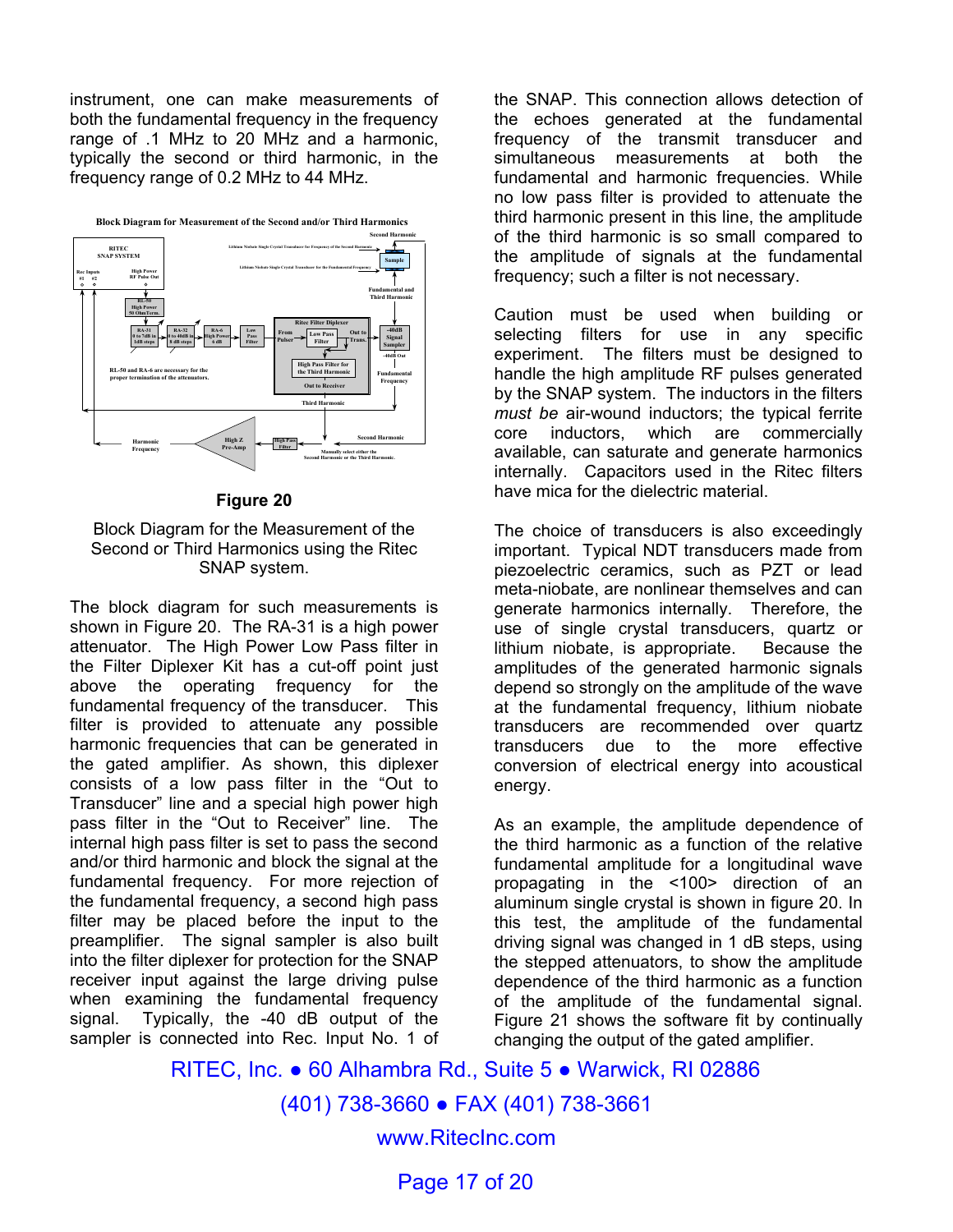



**Figure 20** 

Amplitude Dependence of the Fundamental and Third Harmonic Signals





**Figure 21** 

Automated Amplitude Dependence of the Fundamental and Third Harmonic Signals

The National Aeronautics and Space Administration has been studying the relationship between ultrasonic nonlinearity and metal fatigue for several years. They recently extended their work to include the examination of electric power steam turbine blades, using the SNAP system. Steam generators are taken apart periodically for maintenance which offers the researcher a good opportunity to study older blades. Their results have shown a significant increase in the value of β for blades that have been in service for an extended period over a

blade that was not placed in service. It is expected that the data obtained will be extremely valuable in determining when replacement is required. It already has produced data that shows the superiority of some blade designs over others.<sup>5</sup> Hurley *et. al.<sup>6</sup>* have used the system to evaluate a series of steel samples which varied in carbon content and hardness. They found that  $\beta$  increased monotonically with carbon content while the velocity, *v,* remained virtually unchanged. They attribute the increase in second harmonic to dislocation effects in the samples. Researchers at New Mexico State University have recently reported measurements of β increasing linearly with fatigue damage in concrete, presumably due to microcracking, where conventional acoustic resonance measurements do not show sufficient sensitivity<sup>7</sup>.

Every effort was made to anticipate the many questions of potential users in this descriptive sheet. However, it is recognized that it is not possible to predict all the possible uses of the RITEC SNAP system or even the concerns of researchers wishing to use it for standard applications. If there are any questions about this instrumentation for a specific or general requirement, please contact Bruce Chick, Gary Petersen, Michael Ragosta or Mark McKenna and they will endeavor to be of assistance.

RITEC, Inc. ● 60 Alhambra Rd., Suite 5 ● Warwick, RI 02886

 $\overline{\phantom{a}}$ 

(401) 738-3660 ● FAX (401) 738-3661

www.RitecInc.com

Page 18 of 20

 $<sup>5</sup>$  Na, J. K., Hinton, Y., Yost, T., and Cantrell, J. in</sup> Review of Progress in Quantitative Nondestructive Evaluation, 19, Edited by D. O. Thompson and D. E. Chimenti, Plenum Press, New York, (1999).  $6$  Hurley, D. C., Balzar, D., Purtscher, P. T., and Hollman, K. W. (1998), *J. App. Phys.* **83**(9) 4584- 4588.

 $7$  Woodward, C., private communication, (2003).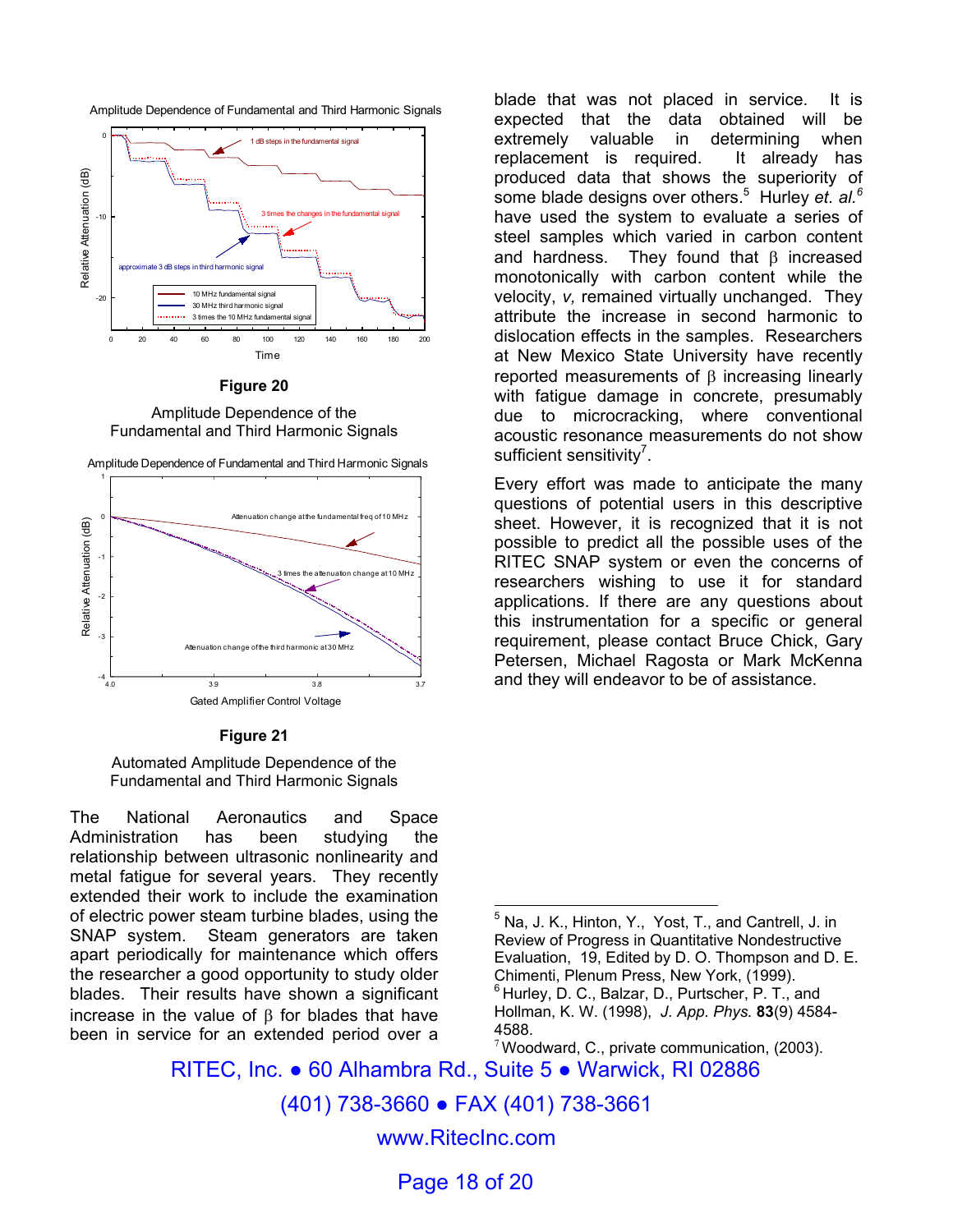

# **SNAP System Specifications**

#### **Gated Amplifiers**

#### **Quadrature Phase Sensitive Superheterodyne Receiver**

RITEC, Inc. ● 60 Alhambra Rd., Suite 5 ● Warwick, RI 02886

(401) 738-3660 ● FAX (401) 738-3661

www.RitecInc.com

Page 19 of 20